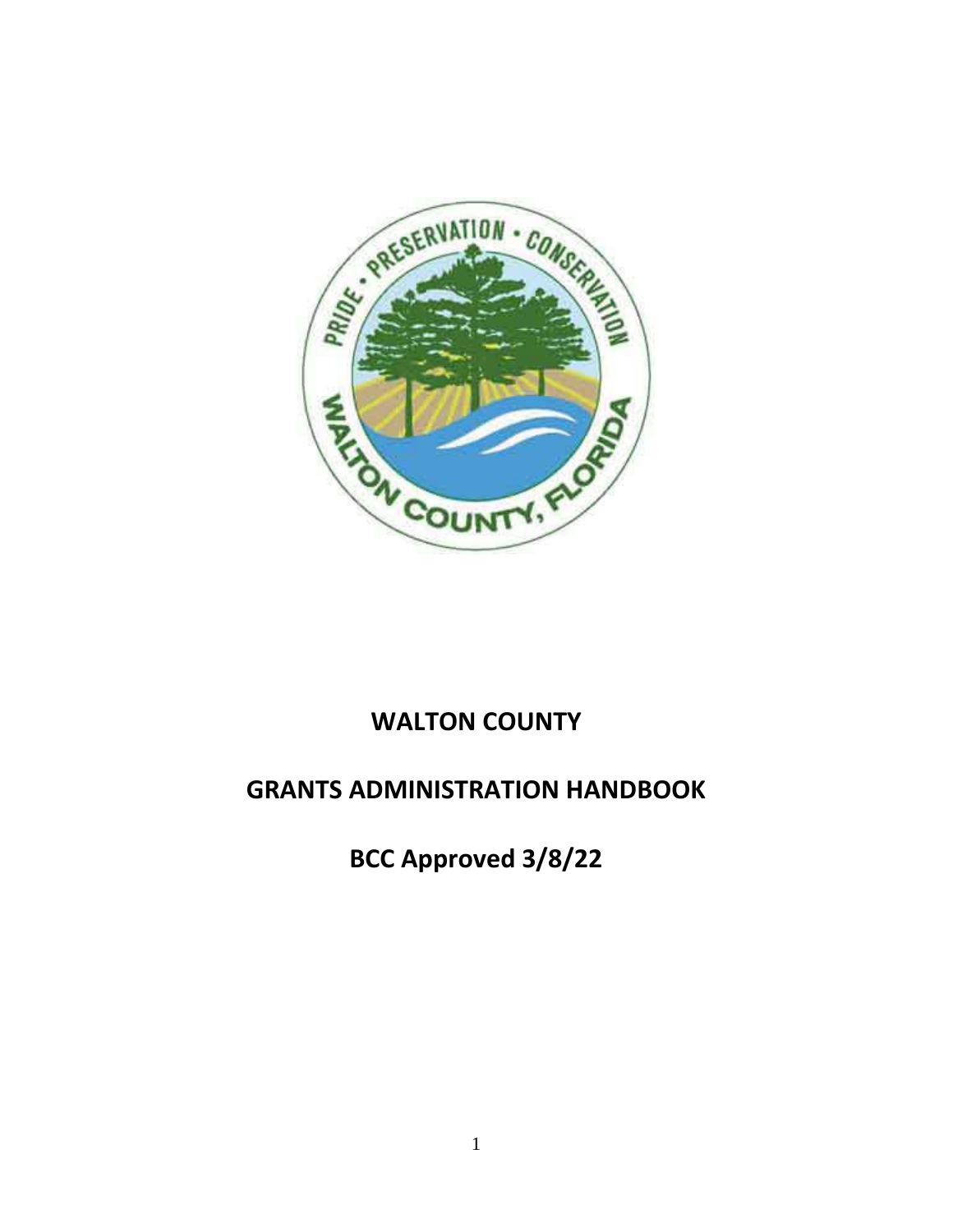This document, the Walton County Grants Administration Handbook, borrows heavily from the *Hillsborough County Grants Administration Handbook*. This Walton County Handbook addresses the Board of County Commissioners (BCC) policy, federal and state laws and regulations, and other relevant information pertaining to grants administration in Walton County.

This document is not a comprehensive listing of all rules, regulations, or laws relating to grants administration, but is a guide of standardized procedures to direct County personnel in the pursuit, application, and management of grant proposals and awards.

#### **TABLE OF CONTENTS**

| Chapter 8: Grant Subcontracting, Subrecipient Monitoring Procedures, and Requirements 25 |  |
|------------------------------------------------------------------------------------------|--|
|                                                                                          |  |
|                                                                                          |  |
|                                                                                          |  |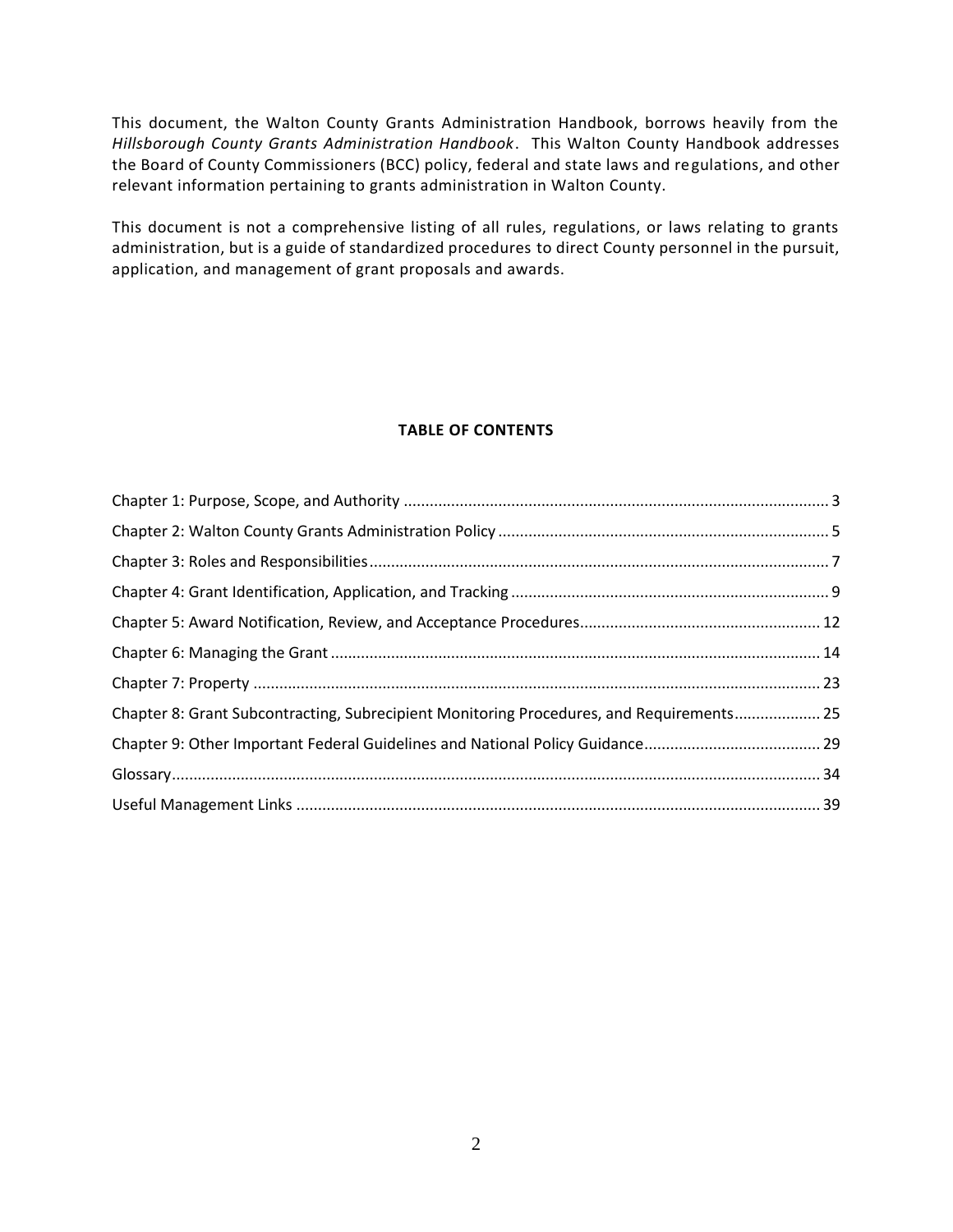# **CHAPTER 1: PURPOSE, SCOPE, AND AUTHORITY**

## PURPOSE

The purpose of this handbook is to establish uniform guidelines instructing Walton County personnel in the pursuit of grant funding and the management of grant awards. The handbook describes the grants administration policy and procedures of Walton County associated with:

- Grant Identification, Application, and Tracking
- Grant Award Notification, Review, and Acceptance
- Grant Monitoring
- Grant Accounting and Reporting
- Grant Subrecipient Monitoring
- Grant Close-Out

# SCOPE

These grant administration procedures apply to grants pursued by County personnel and awarded to the Walton County Board of County Board of County Commissioners (BCC) and define the roles and responsibilities of County employees pertaining to the management of external funding and compliance with prescribed grant and County requirements.

Definition of a Grant in Walton County: A grant is a multi-defined instrument used by government or private entities to subsidize programs and projects that fit within the funding criteria of each respective grantor. Due to their multi-defined characteristic, "grants" can be awarded in the form of: loan contracts, loan guarantees, cooperative agreements, joint participation agreements, contracts for services, private contributions, interlocal agreements, and other types of contractual documents. Grants can be unrestricted or restricted, to be used by the recipient in any fashion within the parameter of the recipient organization's activities or for a specific purpose by the Grantor. Typically, grants are intended to support a public purpose. Procurement of goods or services for the direct benefit of the organization and not for a broader public purpose is generally awarded in the form of a contract. A grant is defined as financial assistance awarded to the County from an external entity to carry out a public purpose of support or stimulation, or when specifically identified by the awarding agency as a "Grant" at the time of award.

## GOVERNING LAWS AND REGULATIONS

Federal

- Federal Grant and Cooperative Agreement Act of 1977, as incorporated in Title 31 Section 6304 of the U.S. Code
- 2 CFR Part 200, et al. -Uniform Administrative Requirements, Cost Principles, and Audit Requirements for Federal Awards
- Single Audit Act of 1984 (with amendment in 1996) (31 U.S.C 7501-7507)

State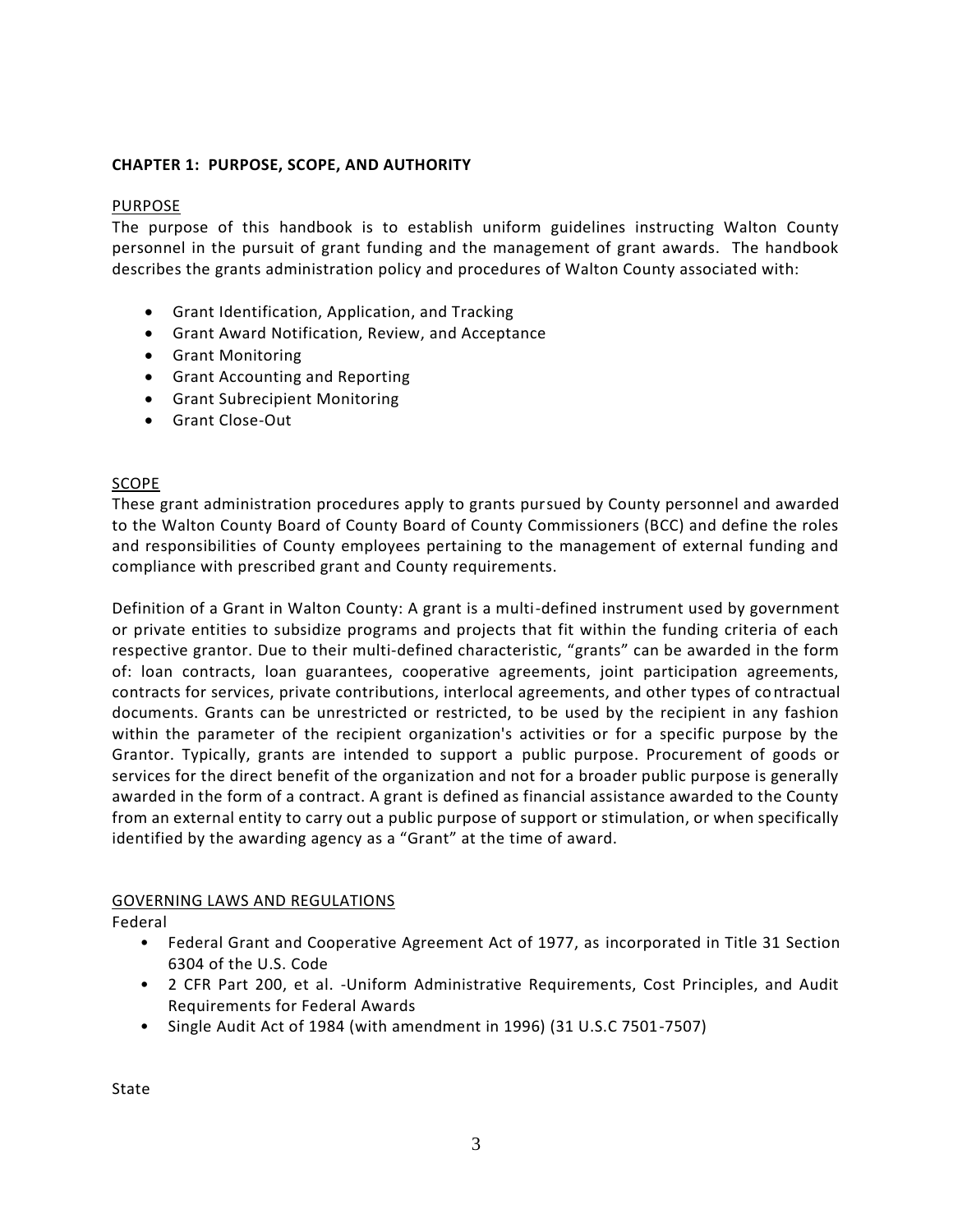- Florida Statues, Chapter 125 County Government.
- Florida Administrative Code.
- Rules of the Auditor General, Chapter 10.550, Local Governmental Entity Audits.
- Florida Single Audit Act, Florida Statutes 215.97.

## UPDATES AND REVISIONS

This document is a living document, and contains federal, state, and County policy that by its nature may be revised over time as regulations change, new tools emerge, new processes are designed, and risks change. The Grants Management Office will annually review the procedures described herein and in continued collaboration with the personnel it serves update this document as necessary or as circumstances dictate.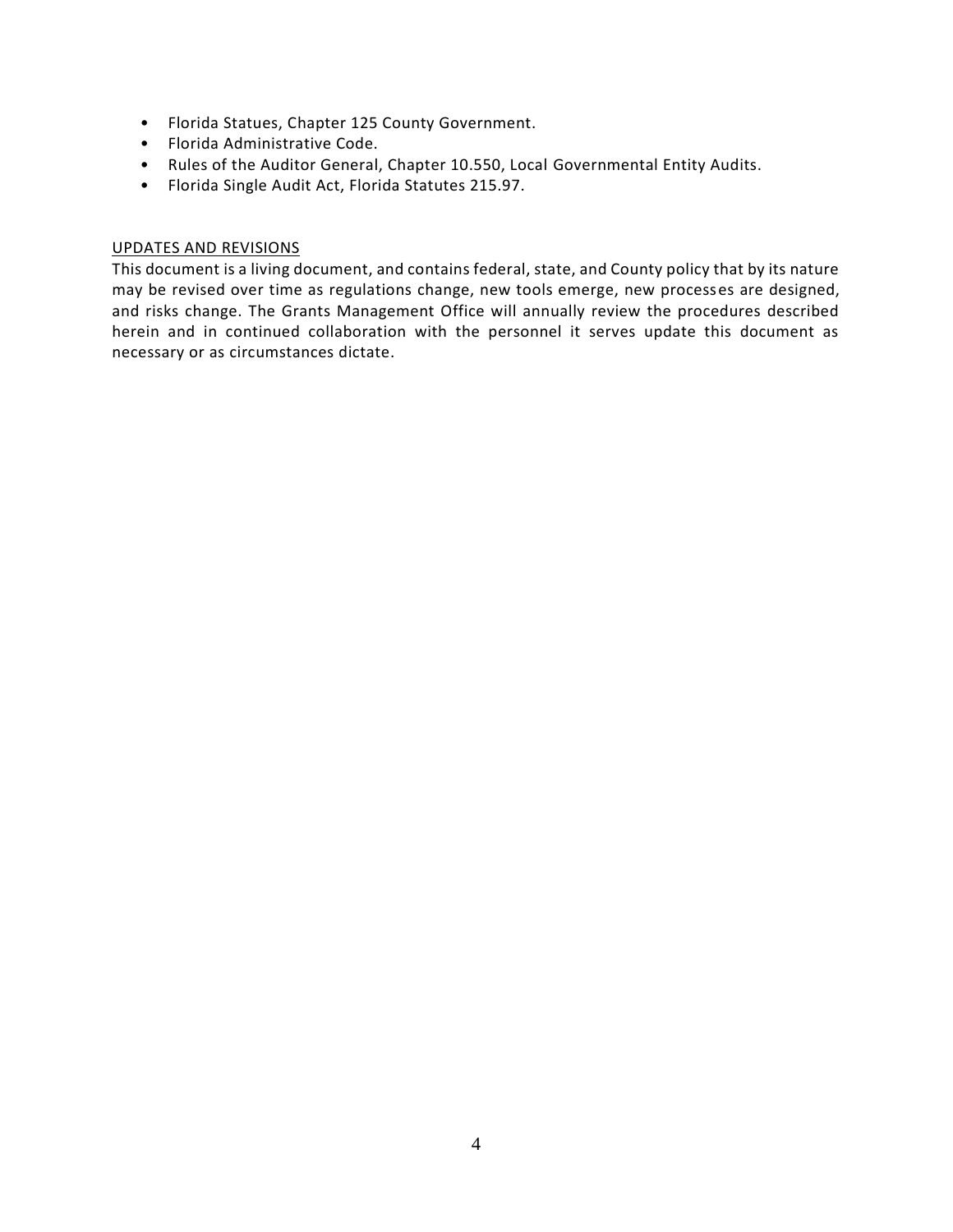#### **CHAPTER 2: WALTON COUNTY GRANTS ADMINISTRATION POLICY**

#### PURPOSE

Grants are an exceptional way to fund County projects; however, they come with the expectation that all work including the management of the grant award will follow the highest standards of the regulatory and budgetary requirements of the grantor and the County. Failure to comply with such requirements can lead to a loss of goodwill and the return of funds. Inadequate review of grant proposals or grant awards may lead to the County spending General Revenue funds to support a grant project inconsistent with overall strategic direction, or may commit the County to General Revenue spending beyond the grant period. The purpose of this policy is to set forth guidance for the application of grant proposals and the administration of grants awarded to the County that ensure the efficiency and impact of grant funded programs, services, and capital improvements; increase grant revenues; limit the County's exposure to grant related legal liability; and assure grantors and the public that the County shall discharge its responsibilities with the highest of standards.

#### POLICY

It is the policy of the BCC that the County will seek grant funding for activities and assets that are determined to further core County functions, or that provide for activities and assets that are in the best interest of the County and its residents. Unless exempted by Board action, all organizations directly funded by the Board shall participate in a uniform grants administration program under the direction of the County administrator that will adequately assess grants prior to submission and ensure that grant award functions follow the highest standards of the grantor or the County.

Grants Identification, Application, and Tracking: Grants pursued by the County must be consistent with the County's mission, strategic priorities, or adopted business plans, and no grant shall be submitted to the BCC without approval of the County Administrator' office. Therefore, the submission of grant proposals so that effects on the applicable County department can be reviewed and understood beforehand. The grant applications should provide reasonable and realistic outcome that are based on information that will help to best assess the impact and efficacy of grant activities. All grants will be recorded and tracked in a manner that assures transparency and accountability to the BCC, grantors, and the public.

Funding Analysis: Grants that align with the strategic priorities of the County shall be analyzed to examine the total effects and costs to the County due to matching requirements or new operating costs; allowance of indirect costs; whether General Fund revenues are necessary to cover the gap between cash expended and revenues received; and whether County General Fund revenues are necessary to support the project after the expiration of the grant.

Analysis of Grant Renewals and Continuations: At the end of the initial grant period, all grants shall be evaluated to determine the extent to which the grant project has produced desired benefits. Such an analysis shall include a review of actual costs to determine whether using General Fund revenues associated with the grant could be better used for other purposes that are better aligned with the County's mission, priorities, and business plans. Grants awarded on a multi-year basis shall be evaluated through a cost effectiveness analysis that relates the project's cost to its key outcomes or benefits to determine the extent to which they have produced positive, meaningful outcomes that provide cost effective services or improvements.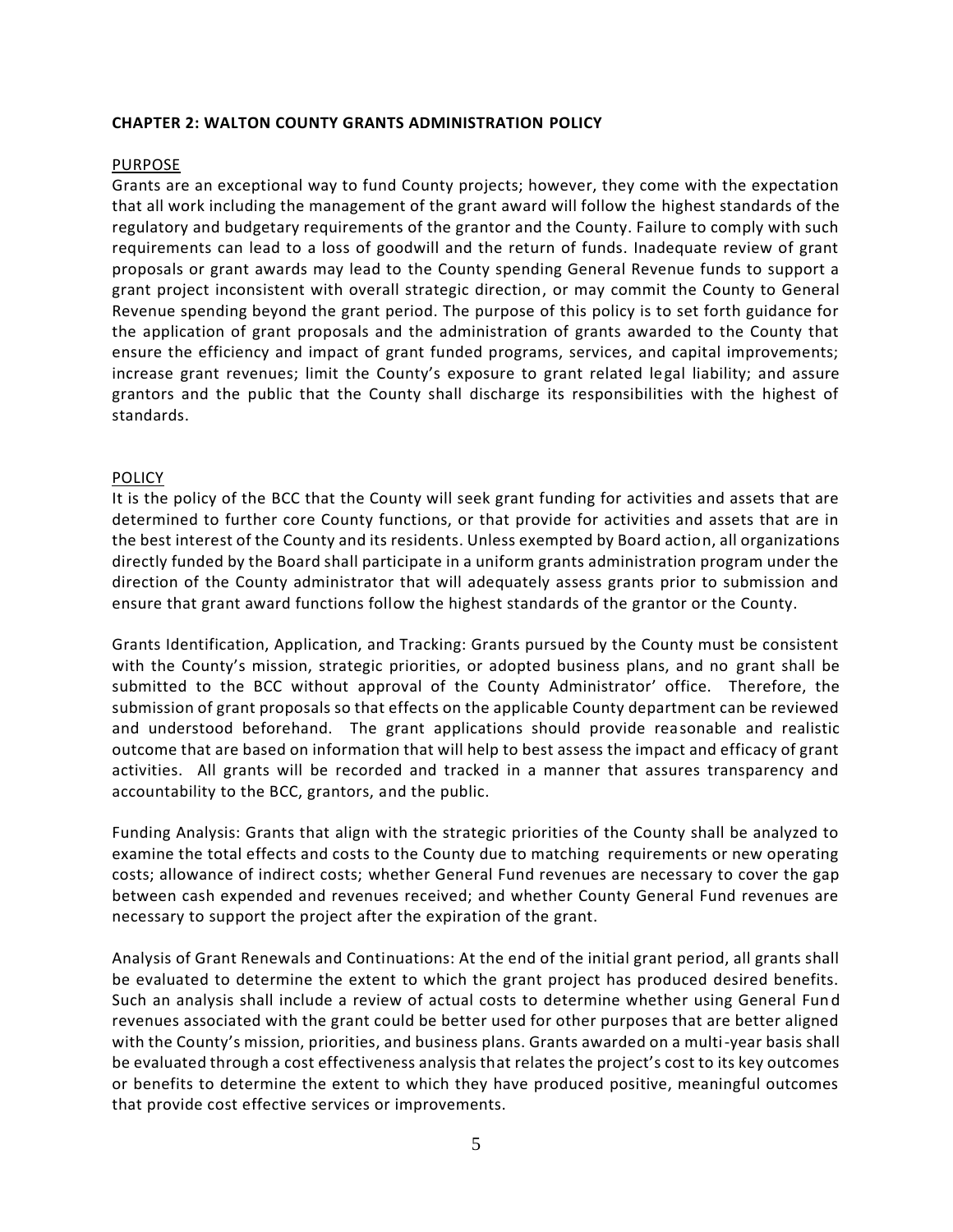Provision of Administrative and Operational Support: In a manner specified by the County administrator, the County shall develop procedures that ensure a detailed understanding of the regulatory and financial requirements of grant awards and that specify how grants shall be implemented and monitored.

#### RESPONSIBILITY

It is the responsibility of the Office of Management and Budget under the direction of the County Administrator to implement this policy and to provide procedures that detail the grant proposal seeking process and the proper execution, management, and close-out of the County's grant awards; and report on the submission and status of grants in a manner that assures transparency and accountability to the Board, grantors, and the public.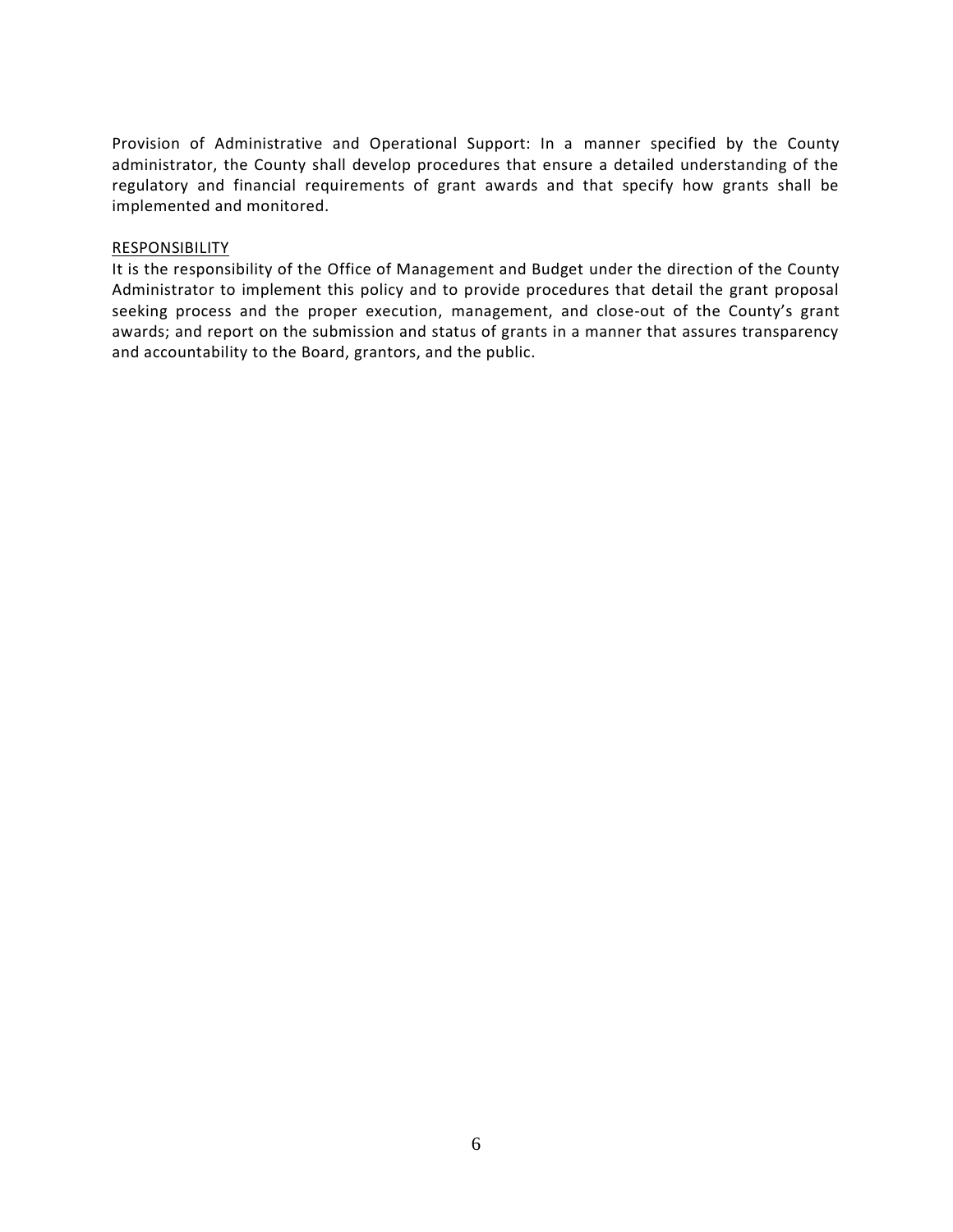## **CHAPTER 3: ROLES AND RESPONSIBILITIES**

All County personnel engaged in preparing grant proposals and administering grant awards or responsible for grant funded assets serve an important role in the success of project outcomes and objectives and ensuring that all grant terms and conditions and budgetary and regulatory requirements are met.

Below are the "key players" in the management and administration of grant funded projects received by the County and a representational list of the responsibilities.

#### BOARD OF COUNTY COMMISSIONERS

The BCC approves all grant applications, amendments, modifications, and agreements covered under this policy. The Chair of the BCC (of Vice Chair in his/her absence) will sign as the Authorized Organizational Representative (AOR) on behalf of the BCC.

#### COUNTY ADMINISTRATOR

The County Administrator or his designee shall review all grant applications, amendments, modification, and agreements prior to submission to the BCC for signature.

#### DEPARTMENT DIRECTORS

The Department Director shall implement County policies and procedures in this Handbook and shall provide organizational oversight and accountability as related to grant compliance. The Department Director ensures adequate resources are provided to staff for the appropriate conduct of project management duties and grant award management, and supervises staff members who may serve as project managers and support staff for grant awards.

#### OFFICE OF MANAGEMENT AND BUDGET

The Office of Management and Budget (Budget Office), under direction of the County Administrator, shall implement the BCC grants administration policy and provide processes and procedures for the preparation of grant proposals and the management of grant awards. Although some tasks may be delegated, the Budget Office is responsible for the overall fiscal conduct of the grant award and meeting the budgetary terms and conditions of the award, and for representing the fiscal accounting of the project to the grantor.

The Budget Office provides a centralized point of contact for assistance with the identification, preparation, distribution, and submission of grant documents.

#### GRANTS COORDINATOR

The Grants Coordinator supports County staff members in identifying and assessing grant programs, analyzing funding opportunities, and developing grant seeking strategies relevant to the mission and priorities of Walton County. The Grants Coordinator is responsible for managing the financial requirements and maintaining the award record in the County's financial system.

#### COUNTY ATTORNEY

The County Attorney's office provides legal advice, counsel, and legal representation to the BCC, the County Administrator, and County departments. The County Attorney's office prepares and negotiates contracts, settlements, and other documents pertinent to grant awards.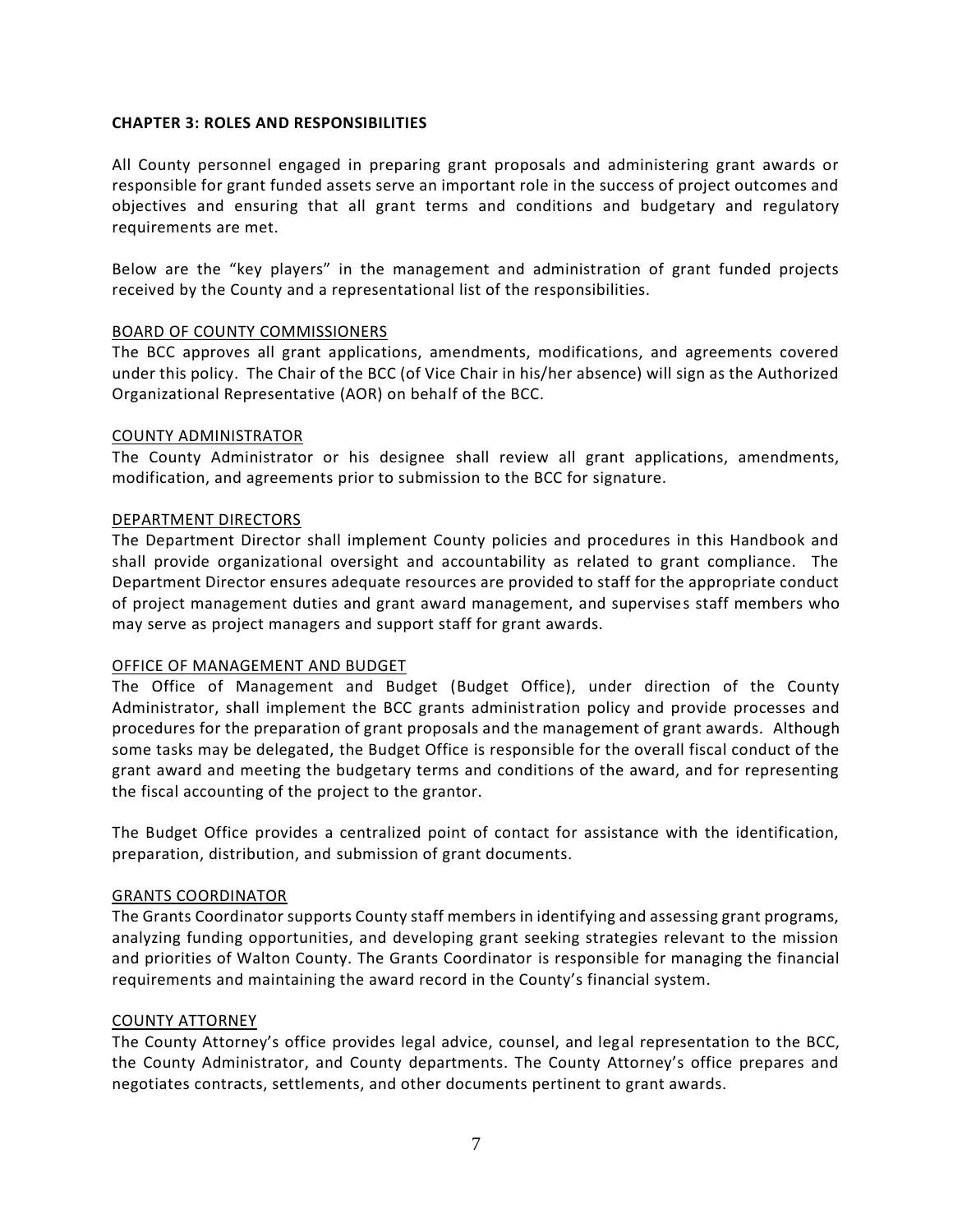#### CLERK OF THE COURT

The Clerk of the Court is responsible for the official financial records of the BCC and the County, and in that capacity is responsible for maintaining adequate records to ensure compliance with federal and state accounting and reporting requirements for all grants administered by departments under the County Administrator. The Clerk is also the independent auditor of County departments, and conducts independent, objective reviews and evaluations of all relevant activities under the BCC and coordinates the Single Audit with BCC departments and the County's external auditors.

#### CONSTITUTIONAL OFFICERS

The County Constitutional Officers are responsible for maintaining adequate financial records to ensure compliance with Federal and State account and financial reporting requirements for all grants administered by them. All grants awarded directly to a County Constitutional Officer as defined in Article VIII, Section 1(d) of the Florida Constitution and processed directly by the offices of such County Officers will be managed by the BCC as a subrecipient (see Chapter 7).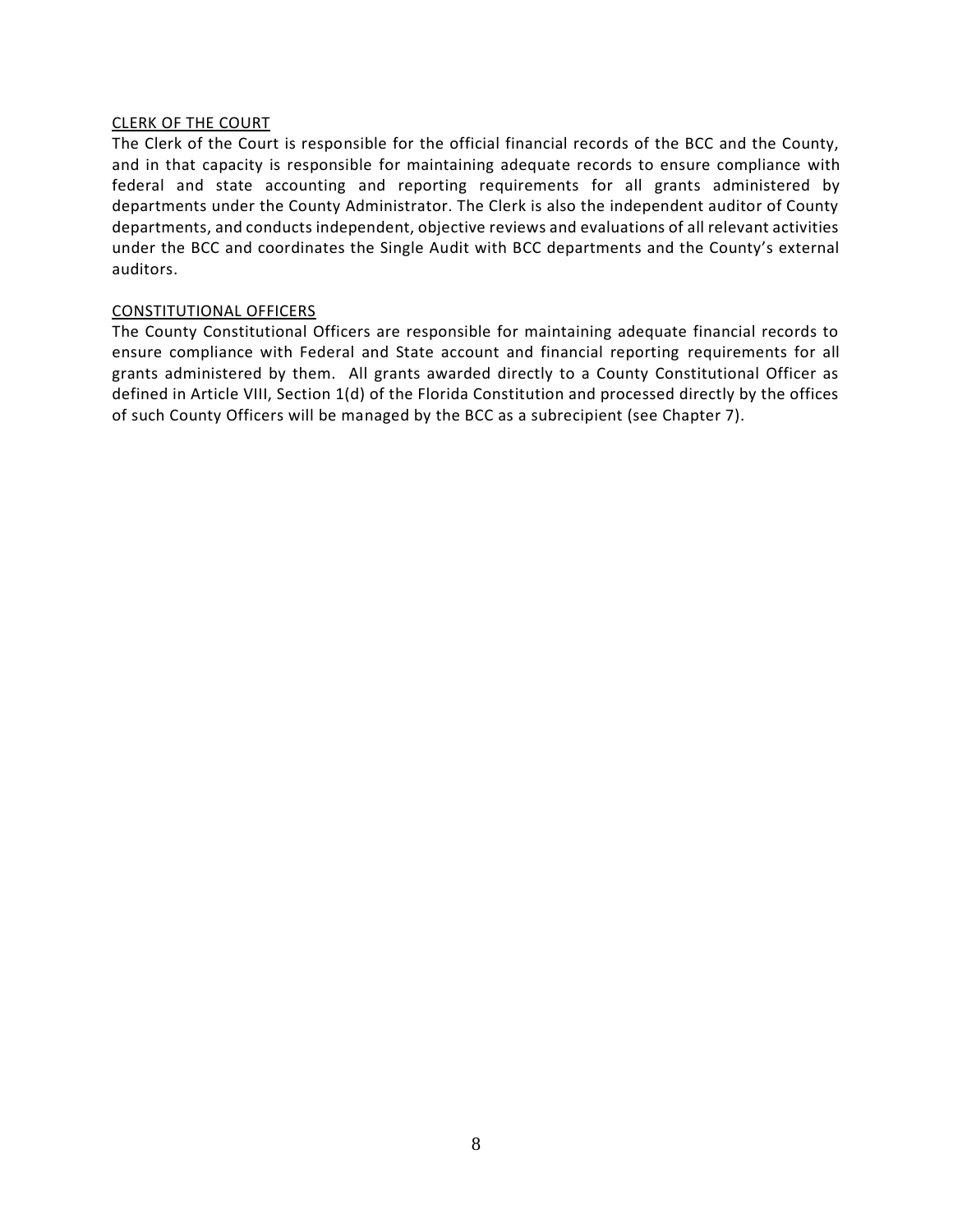# **CHAPTER 4: GRANT IDENTIFICATION, APPLICATION, AND TRACKING**

## GRANT IDENTIFICATION

Agency Websites and Listservs – Many agencies have listservs to which interested parties can subscribe to receive the latest grant opportunities and information. Visit the respective agency grants office website and subscribe per instructions.

Florida Administrative Weekly [\(http://faw.dos.state.fl.us/index.html\)](http://faw.dos.state.fl.us/index.html) - The Florida Administrative Weekly is a weekly publication generated through the Florida Department of State to provide citizens access to proposed rules and regulations, notices of public meetings, and bid and Request for Proposal (RFP) announcements.

Grants.gov [\(http://www.grants.gov\)](http://www.grants.gov/) - Grants.gov is the clearinghouse for all federal grant opportunities and allows organizations to electronically find and apply for more than \$400 bi llion in federal grants and ultimately manage grant funds online through a common web site. Each County Department should establish a Grants.gov profile that will provide perpetual notice of grant opportunities from federal agencies.

#### GRANT SEEKING PROCESS

The grant seeking process comprises the development of a departmental grant strategy plan and a pre-application assessment and review.

Grant Planning Strategy

• A County Department seeking grant funding should first produce a prioritized list of Department or Division needs that can potentially be met through grant funding.

Pre-Application Assessment and Review

- The County Department initiating the grant application should perform a pre-application assessment to evaluate a grant opportunity on the following factors:
	- a) Financial
		- Total anticipated projected cost
		- Match requirements and sources
		- Project income considerations
		- Staffing requirements
		- Cash flow needs
		- A continuation plan for sustaining grant funded programs if funding is reduced or terminated
	- b) Programmatic
		- Alignments with County strategic priorities
		- Provision or expansion of services to address critical needs and core services
		- Capacity to administer the financial and administrative aspects of the grant

## APPLICATION PREPARATION

Preparing the application is primarily the responsibility of each respective department with support from the Grants Coordinator. This section applies to all grant applications whether they are prepared and submitted hard copy of electronically.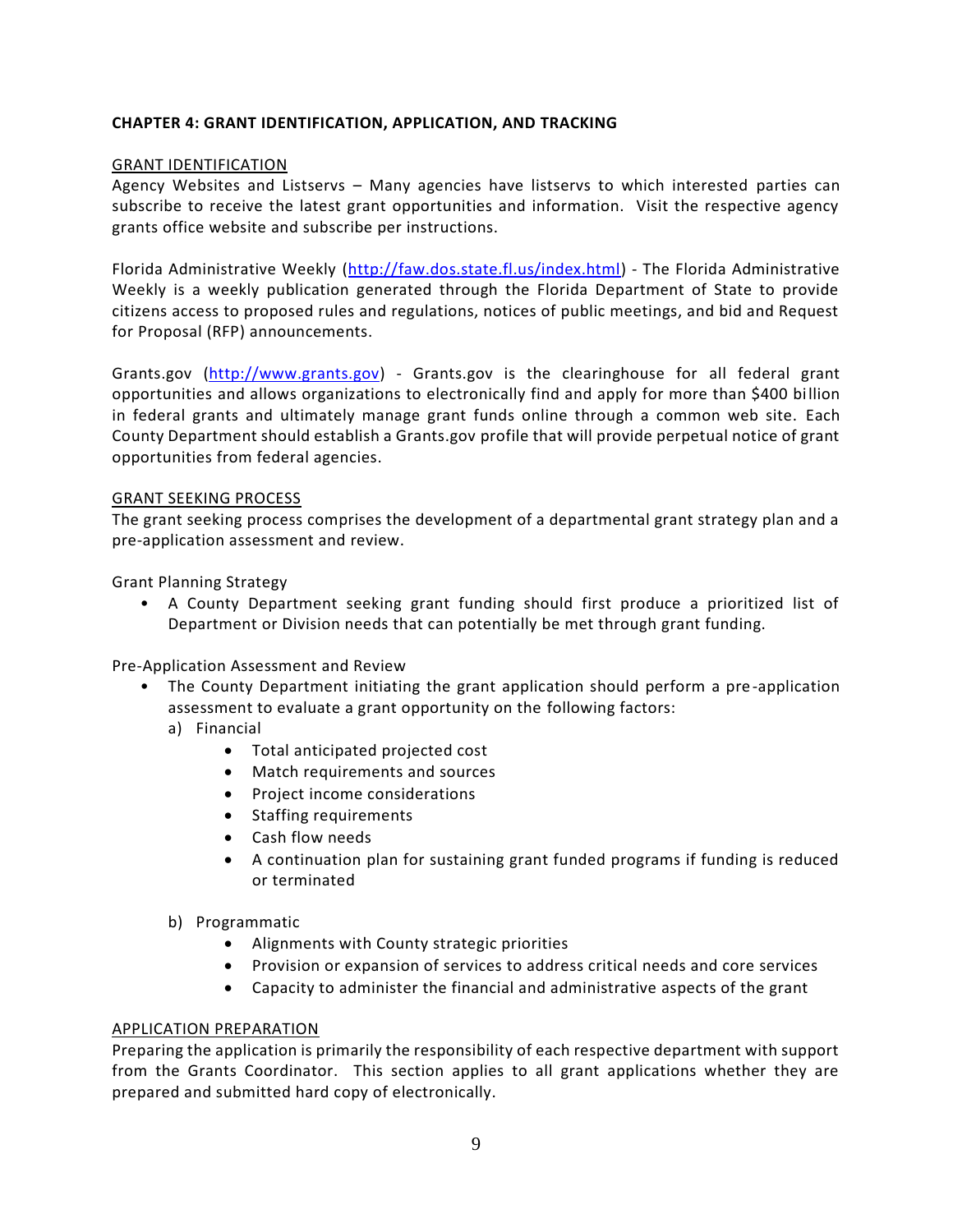There are certain essential elements necessary for successful submission of a grant application that must be attended to prior to filling out the grant application.

- 1. Electronic proposal preparation and submission is becoming the norm for grants administration. It is important to determine that the County is properly registered in each respective system in order to submit an application. The following are examples of the various different public and private web-based portals in which the County may be registered:
	- a. Grants.gov
	- b. The System for Award Management (S.A.M.)
	- c. The Automated Standard Application for Payments (ASAP)
	- d. Grant Solutions (for the RESTORE Act)
- 2. Contact the Grants Coordinator early to determine if the County is registered in a particular system. It is important that the appropriate programmatic and fiscal personnel are established within these systems for access and award management.
- 3. There are several important numbers and persons you will need to know to complete the application documents:
	- County EIM: 59-6002599
	- County Duns & Bradstreet Number: 141093453 (Note: If you are using a different DUNS number contact the Grants Coordinator immediately.)
	- County Authorized Organizational Representative (AOR): Chairman of the BCC

## Preparing the Application

It is the initiating Department's responsibility to prepare and submit the grant proposal application. It is recommended that the applicant writer collaborate with the Grants Coordinator regarding the grant guidelines to ensure explicit compliance with the grant application guidelines. Structure, attention to specifics, concise, enthusiastic, and persuasive writing, and a reasonable budget with justification narrative are the critical elements to be considered during the writing stage.

Read the grant application thoroughly. It is critical to understand the grantor's requirements to prepare a successful proposal.

Grant guidelines typically identify:

- Submission deadlines
- Grantee eligibility
- Funding goals, priorities, and ceilings
- Proposal format: forms to use, page limitations, page margins, line spacing, etc.
- Budgets and budget justification narrative
- Proposal evaluation process, criteria, timetables
- Point(s) of contact
- Allowable supplemental materials, such as Letters of Support
- Any and all other submission requirements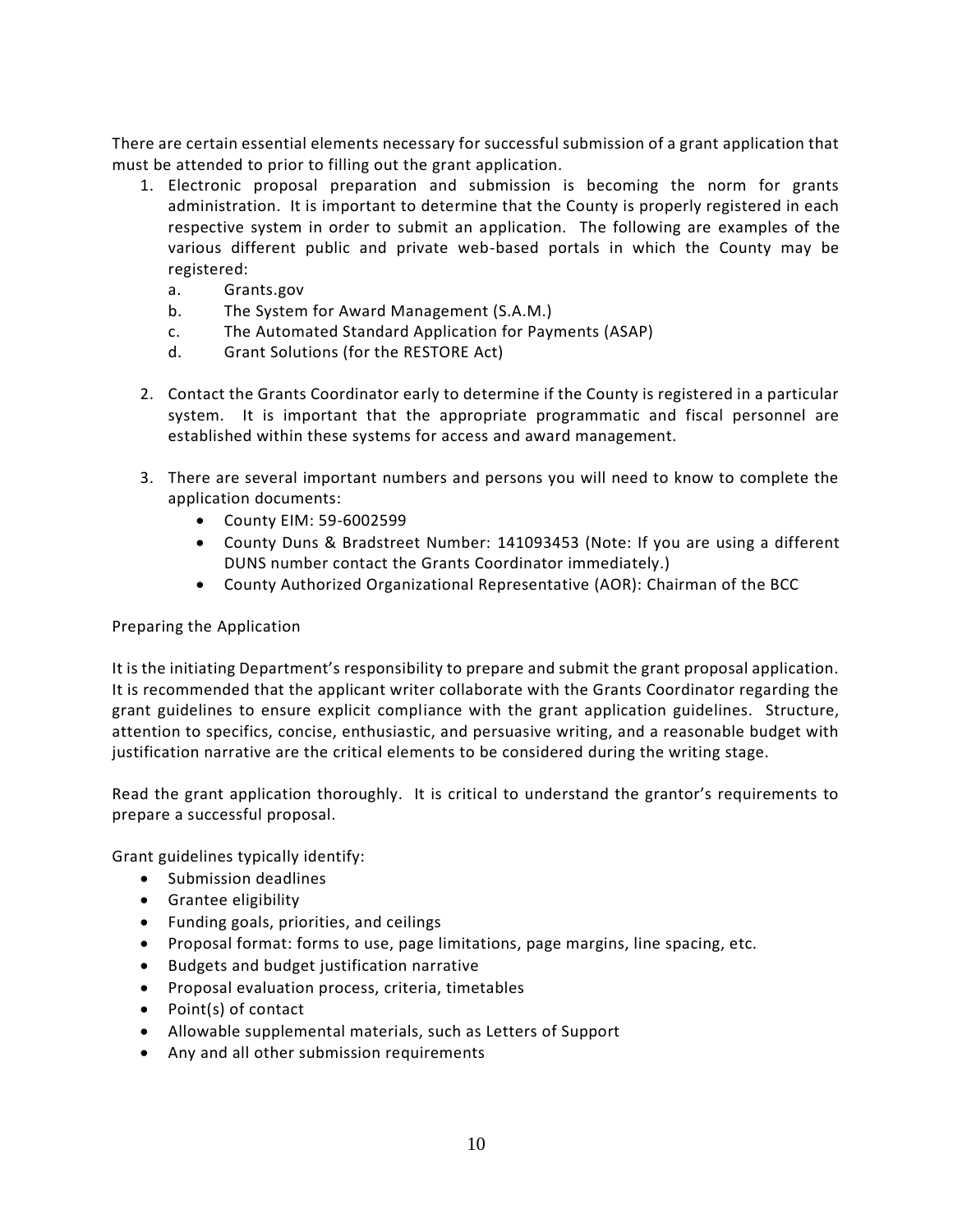#### SUBMITTING THE GRANT

#### Internal Process for Proposal Submission

The following process standardizes County operations for internal routing of the grant application and outlines the deadlines for review and approval to submit the application:

- 1. No grant shall be submitted without signature approval of the County's authorized organizational representative, and the submission of grant proposals shall be coordinated by a central authority designated by the County Administrator so that the effects on the County can be reviewed and understood beforehand and the authorizing signatures obtained.
- 2. The application must be reviewed and approved by the County Attorney's office prior to submittal to the BCC.
- 3. The initiating department shall prepare the Board agenda item for BCC approval. In the case that grant submission deadlines do not allow sufficient time for BCC approval prior to submission of the grant:
	- a. the grant application may be County's authorized organizational representative as long as the application has been reviewed and approved by the County Administrator and the County Attorney's Office; and
	- b. at the next regularly scheduled BCC meeting, the responsible Department shall submit a recommendation to ratify the completed grant application and the signature of the authorized organizational representative.

**NOTE: The initiating department should contact the Grants Coordinator as soon as the grant opportunity is available or brought to attention of the department, to secure sufficient time to prepare a winning proposal. The Grants Coordinator is available to assist in the preparation of the review form and proposal.**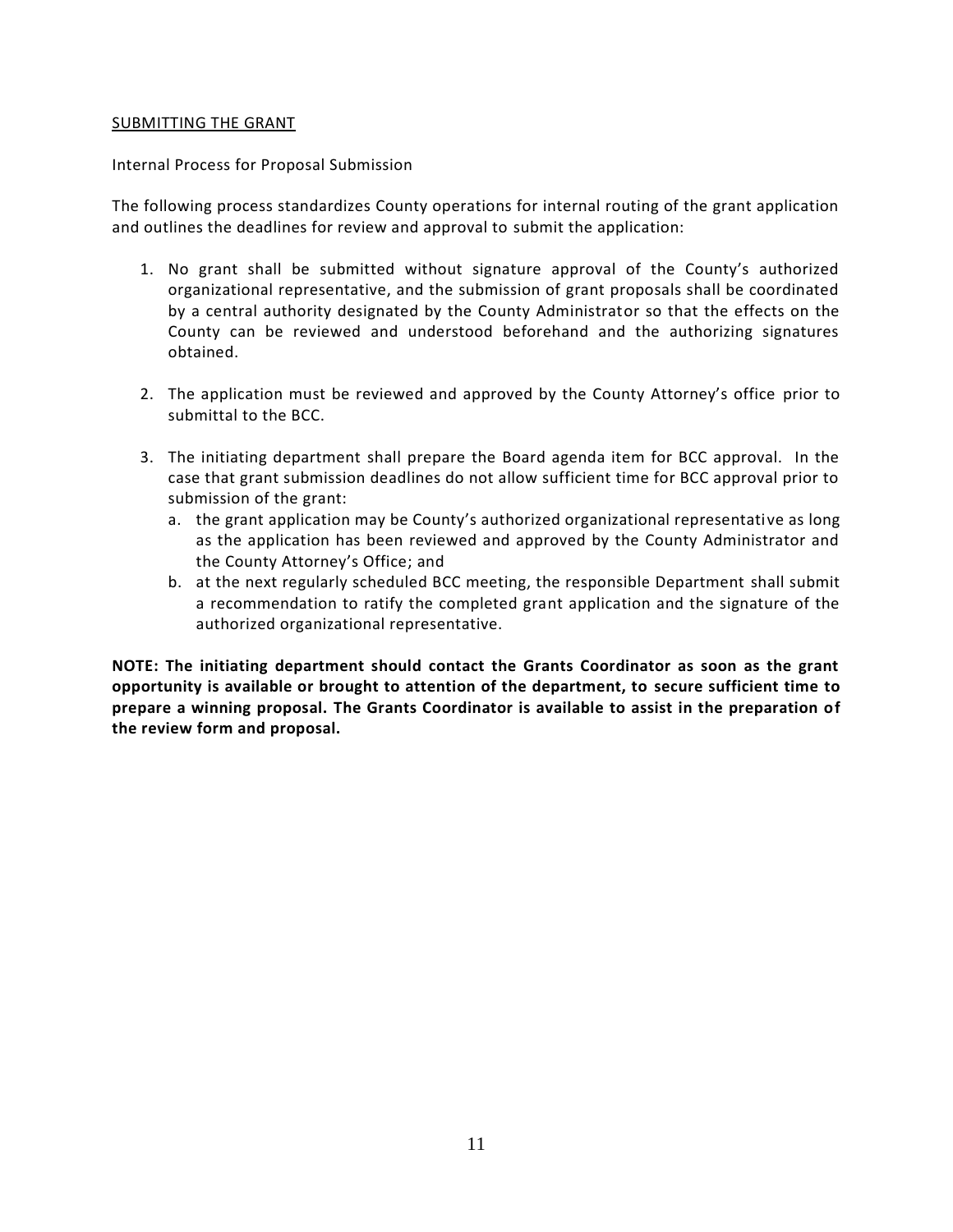## **CHAPTER 5: AWARD NOTIFICATION, REVIEW, AND ACCEPTANCE PROCEDURES**

Grants are legal contracts. It is the County's responsibility to carry out grant activities to accomplish its objectives, while adhering to the regulatory and budgetary terms and conditions prescribed by the grantor in the grant agreement. Failure to do so exposes the County to legal liability and compromises current and future grant funding. The County carries a significant legal and ethical responsibility when accepting grant funding, and management of grant awards requires heightened awareness throughout the organization.

The award notification, review, and acceptance process has three components: (1) award notification, (2) award review and negotiation, and (3) BCC award acceptance and appropriation of grant funds.

## AWARD NOTIFICATION, REVIEW, AND NEGOTIATION

- 1. Upon receipt of the grant or contract award, the Grants Coordinator will contact the initiating department personnel to coordinate the internal award review, negotiation, acceptance, execution and setup process.
- 2. The County Attorney's Office shall conduct a legal review of the grant agreement to assess whether the terms and conditions of the agreement are legally enforceable and ensure the County's interests are protected.
	- If the County Attorney's Office review identifies no issues with the terms and conditions of the award, the initiating Department shall prepare and submit a BCC agenda item to accept and appropriate the grant funds.
	- If the legal review identifies any issues with the terms and conditions of the award, the Department and County Attorney's Office will coordinate contacting the Grantor and seek to resolve the issues.

## BOCC ACCEPTANCE AND APPROPRIATION

The initiating Department is responsible for ensuring that approval to accept the award is completed by the date required by the Grantor for full execution.

- 1. The initiating Department prepares the Board agenda item for BCC approval.
- 2. Following BCC acceptance and execution of the grant award agreement, the Grants Coordinator shall submit the signed grant agreement to the Grantor.
- 3. The County Administrator's Office provides an original of the fully executed grant agreement to the County Clerk's Office when the fully executed award is returned to the County by the Grantor.
- 4. The Grants Coordinator prepares and submits a resolution to amend the budget to the BCC for approval.
- 5. Upon BCC approval of the budget resolution, the Budget Office adds the grant award to the proper account within the County budget.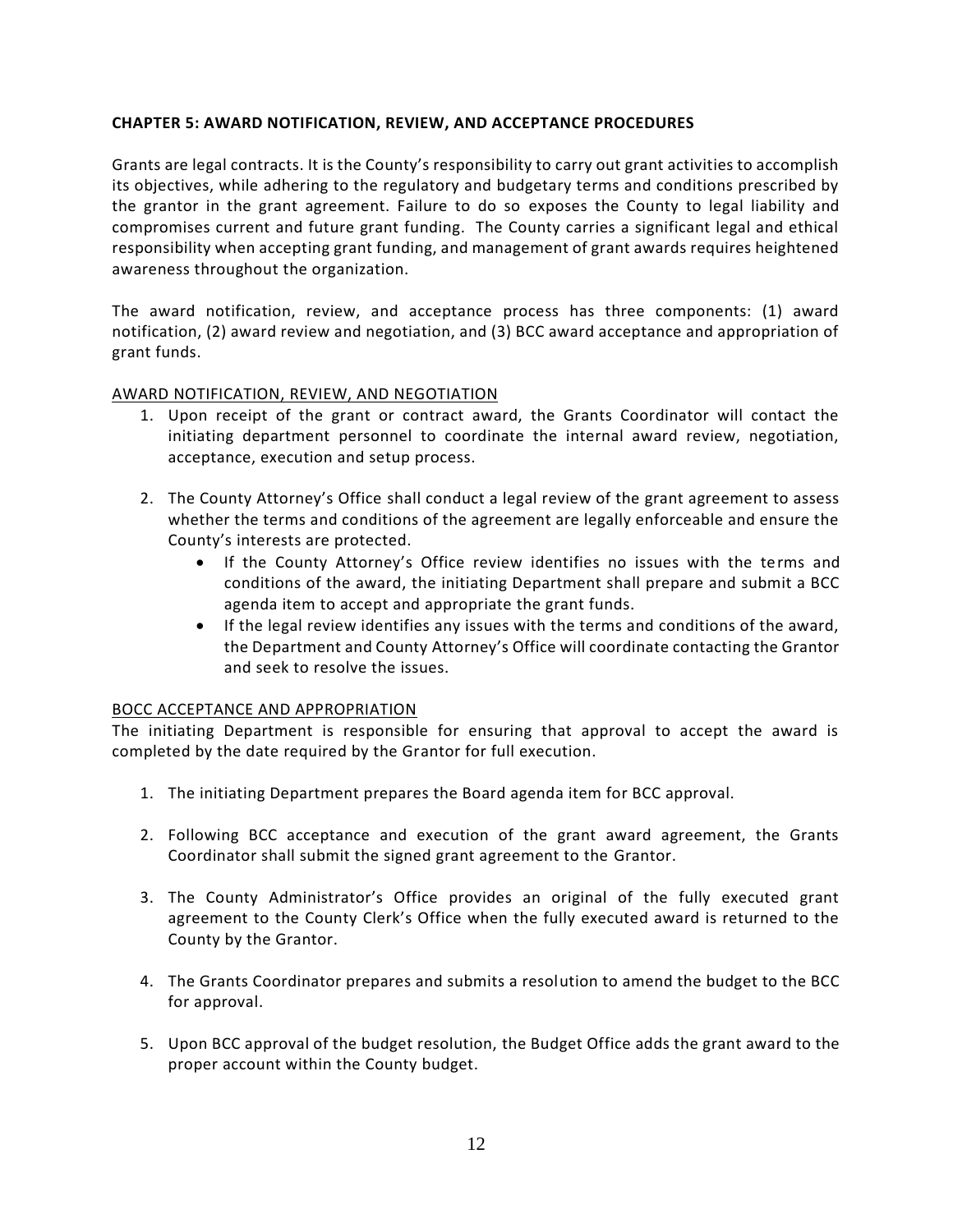## AWARD AND PROJECT SETUP

Once the grant has been accepted and appropriated by the BCC, the Grants Coordinator and the Clerk's Office shall prepare and maintain a file for each grant that will be available for inspection by any local, state, or federal auditors. The Grants Coordinator will provide the Clerk's Office all pertinent information relevant to financial reporting.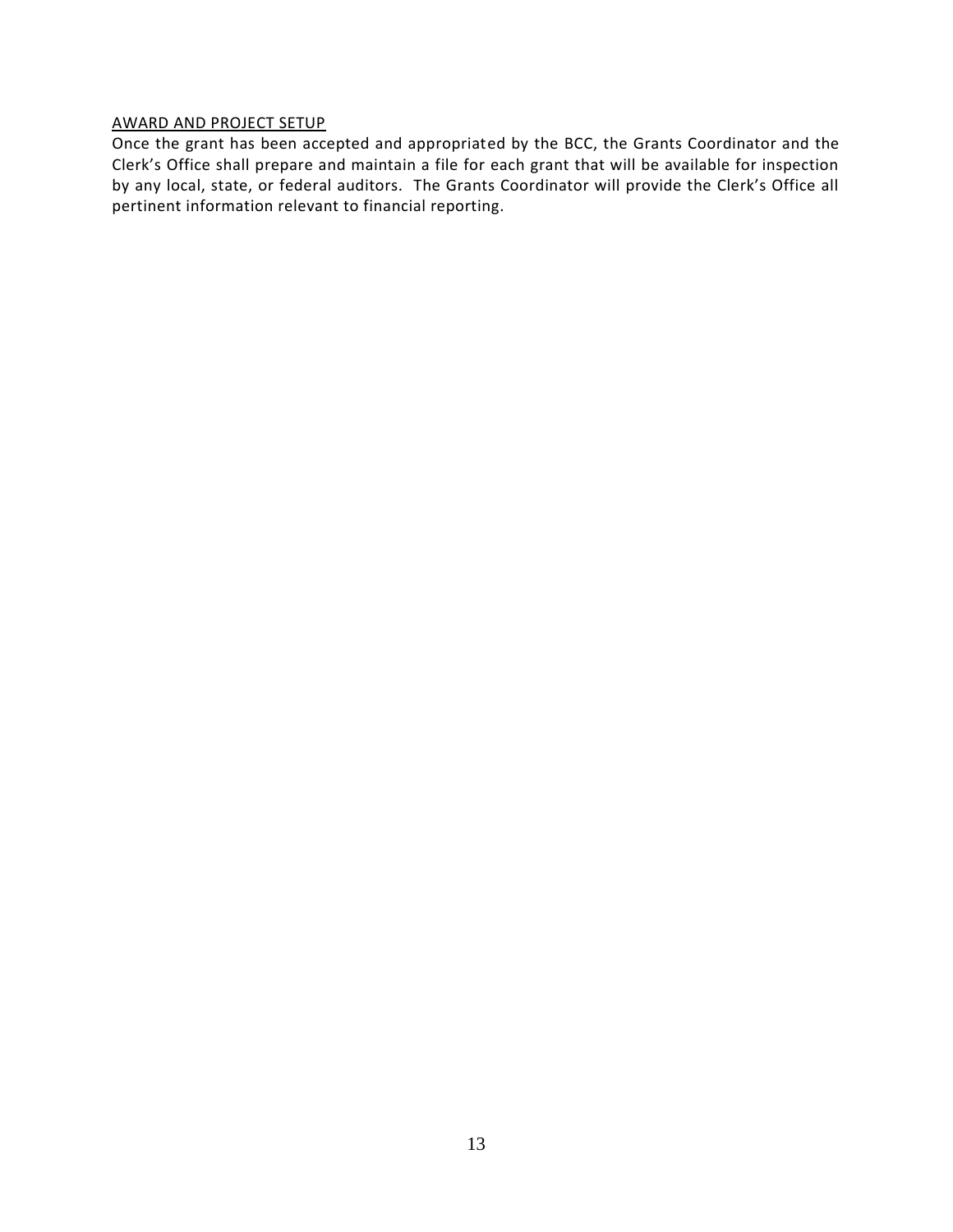## **CHAPTER 6: MANAGING THE GRANT**

Grant funds must be properly received and managed by the County. Violations can result in a range of penalties including suspension of future funds from the Grantor, return of all funds associated with the award including those already expended, and civil or criminal penalties.

# MONITORING AND OVERSIGHT OF THE GRANT

The Project Manager is the liaison with the Grantor regarding program performance, operational requirements and monitoring, and will supervise all programmatic (operational) aspects of the grant in accordance with the terms and conditions of the grant. He or she is responsible for conducting or coordinating all internal program monitoring and ensuring preparation and submission of all required program reports by or before the specified deadlines in the award agreement.

## FISCAL ACCOUNTABILITY

# Receipt and Use of Grant Funds

- 1. No grant funds shall be disbursed until a BCC agenda item and appropriation request have been approved by the BCC, an award has been established, and required documentation is complete.
- 2. Grant funds may only be used for grant related expenses and expended within the performance period identified in the grant agreement.
- 3. Departments receiving grant funds shall adhere to County policy and procedures regarding revenue collection, accounting, and reporting of grants received by the County.
- 4. Modifications or reallocations to the awarded budget that alters the grant amount or moves funds from one budget line item to another must adhere to grantor and County policy and procedures.
- 5. Grant funds awarded to the County shall not be used to supplant an existing expense so that current funds can be diverted to another use, unless such use of grant funds is explicitly identified as allowable in writing by the grantor in the grant award.
- 6. All income resulting from a grant funded project of program shall adhere to all applicable County revenue and grants policies and procedures, and managed and maintained as established in the grant agreement.
- 7. All procurement activity associated with grant funded projects or programs shall follow the Grantor and County policies and procedures for procurement of goods, as well as, procurement standards relative to the 2 CFR 200.318 - 200.326.
- 8. All property acquired through grant funds shall follow the Grantor and County policies and procedures for property or inventory control.
- 9. All grant related matching revenues and expenditures shall be recorded in the County's accounting system and coded to the applicable grant.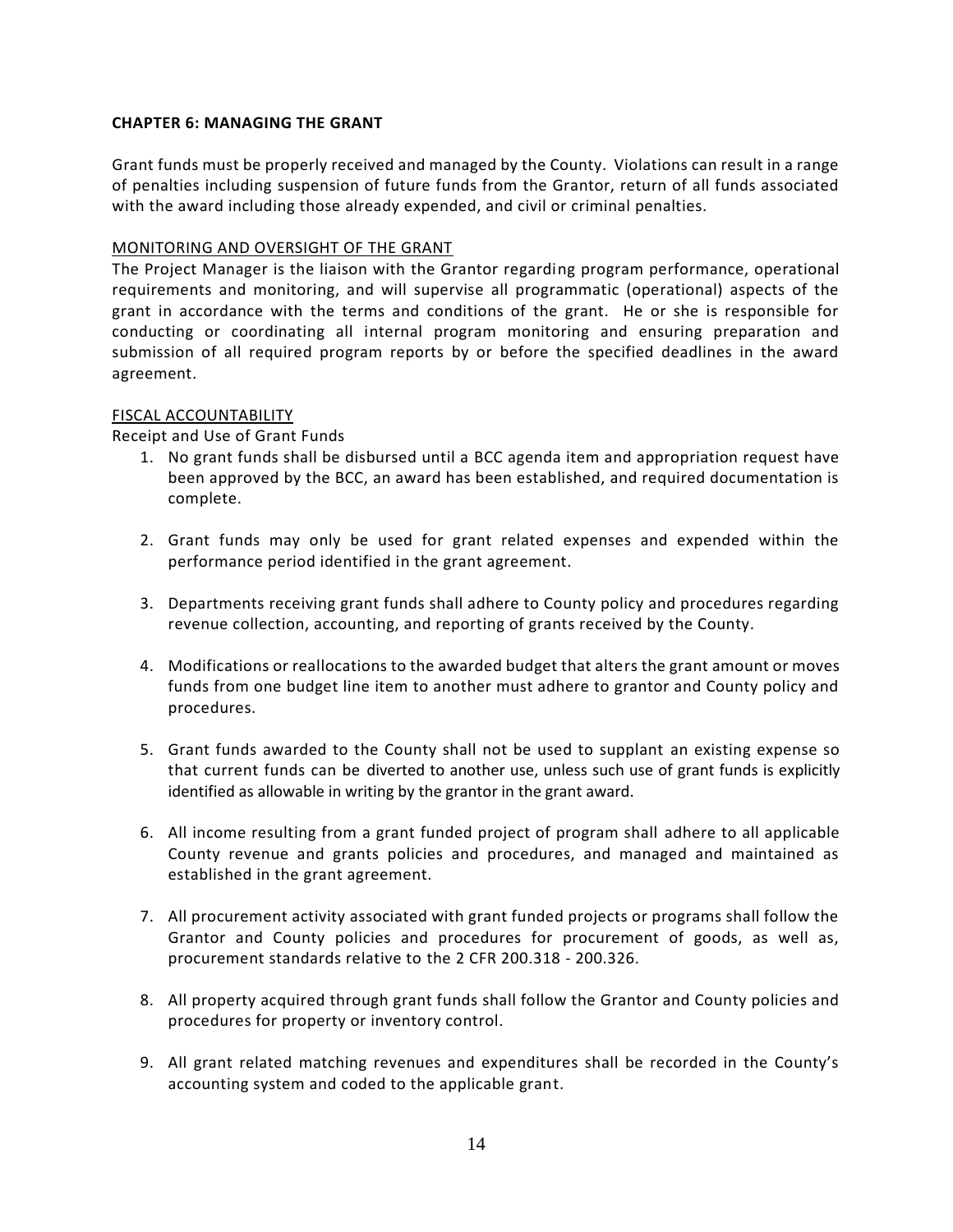# Requirements Regarding Debt Financing Costs Related to Fixed Assets

If the project is for the acquisition, construction, or replacement of capital assets that would be used in support of Federal Awards, the debt financing costs may be allowable under 2 CFR 200. For specific conditions, refer to 2 CFR 200.449(c)-(g).

# Required Certifications

If the grant date begins on or after December 26, 2014, as required by 2 CFR 200 the designated grant manager will assure that expenditures are proper and in accordance with the terms and conditions of the Federal award and approved project budgets, the annual and final fiscal reports or vouchers requesting payment under the agreements must include a certification, signed by an official who is authorized to legally bind the non-Federal entity, which reads as follows:

"By signing this report, I certify to the best of my knowledge and belief that the report is true, complete, and accurate, and the expenditures, disbursements and cash receipts are for the purposes and objectives set forth in the terms and conditions of the Federal award. I am aware that any false, fictitious, or fraudulent information, or the omission of any material fact, may subject me to criminal, civil or administrative penalties for fraud, false statements, false claims or otherwise. (U.S. Code Title 18, Section 1001 and Title 31, Sections 3729-3730 and 3801-3812)."

# Expenditure Monitoring/Award Reconciliation

It is critical to the overall success of a project that grant funds are expended accurately. After initial setup, grant awards should be reconciled on a monthly basis to ensure:

- Expenditures are allowable, allocable, necessary, and reasonable based on terms and conditions of the grant award
- Expenditures are adequately supported by documentation
- Expenditures are charged to the correct project
- Award spending is commensurate with the project timeframe

## Cost Transfers

Incorrectly posted charges to grant funded projects must be fixed within regulated timeconstraints, which is why routine account reconciliation is critical. Failure to transfer incorrectly posted charges in a timely manner may result in the expense being disallowed for grant reimbursement.

Cost Sharing/Matching

- Cost sharing (a.k.a. matching) is provided either through cash or expenditures, in-kind services, or via a third party commitment.
- Cost share must fit the same definition of eligible grant expenditures in order to be charged against a grant award.
- The source of cost share must be identified at award setup and tracked for reporting.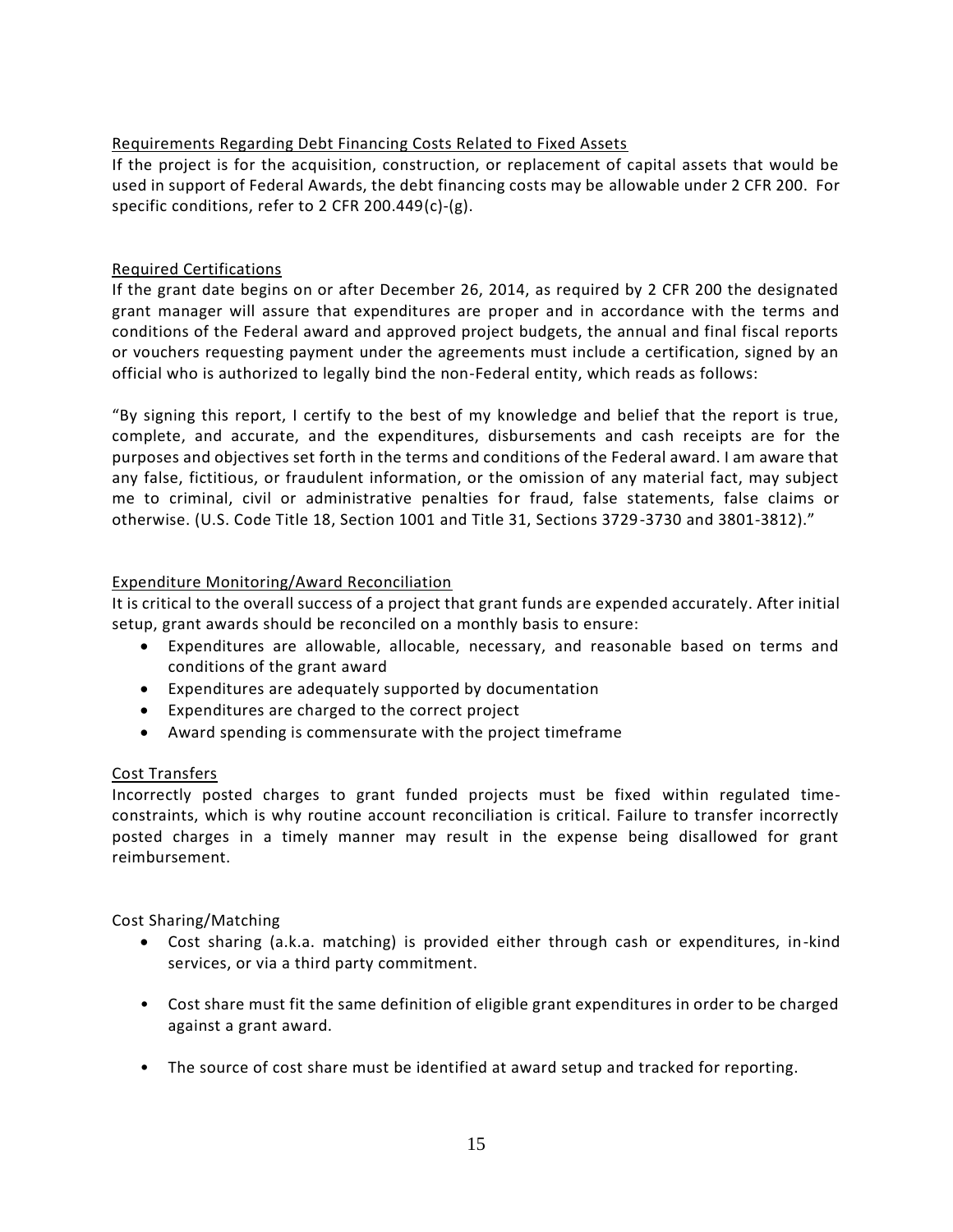## Program Generated Income

- Some grant programs contain tasks or objectives that may result in program generated income (PGI). Typically, PGI could come from fees collected for services performed or registration fees for conferences or workshops. Such fees can also be generated through subawardees and must be accounted for in the same manner. PGI may be used for a project in three ways:
	- 1. Additive: PGI is added to funds committed to the project by the Grantor and used to fulfill eligible project or program objectives.
	- 2. Cost Share: PGI is used to finance a share of the project or program.
	- 3. Deductive: PGI is deducted from the total project or program budget. It is important that PGI be anticipated and disclosed in the grant proposal budget, which should include a plan for utilization that identifies the method of use. The plan should also include use of income collected in excess of expenditures.
- If PGI is not disclosed at the proposal stage, the Grantor must be promptly notified that the project will generate PGI to determine how PGI is to be used.
- All program income must be accounted for during the performance period of the award and be reported per the method of utilization approved by the Grantor. Failure to disclose program income may require that all PGI be treated as Deductive.

## Support of Salaries and Wages

- Compensation for personnel services on federal grants must be based on payrolls documented through standard County policy and procedures. The consequences of noncompliance with employee time and effort certification may be the disallowance of such charges to a federal grant program.
- Salaries and wages of employees used in meeting cost sharing or matching requirements of federal awards must be supported in the same manner as those claimed as allowable costs under federal awards. The consequences of noncompliance with employee time and effort certification may be the disallowance of such charges to a federal grant program.
- When an employee works on a single federal award, charges for their salaries and wages can be supported by periodic certification that the employee worked solely on that program for the period covered by the certification. Such certification can be prepared annually and should be signed by the employee or supervisor who has first-hand knowledge of the work performed by the employee.
- When an employee works on multiple awards (including federal and non-federal), a distribution of their salaries and wages can be supported by a personnel activity report that:
	- a. Reflects an after-the fact distribution of the actual activity of the employee.
	- b. Accounts for total compensated activities.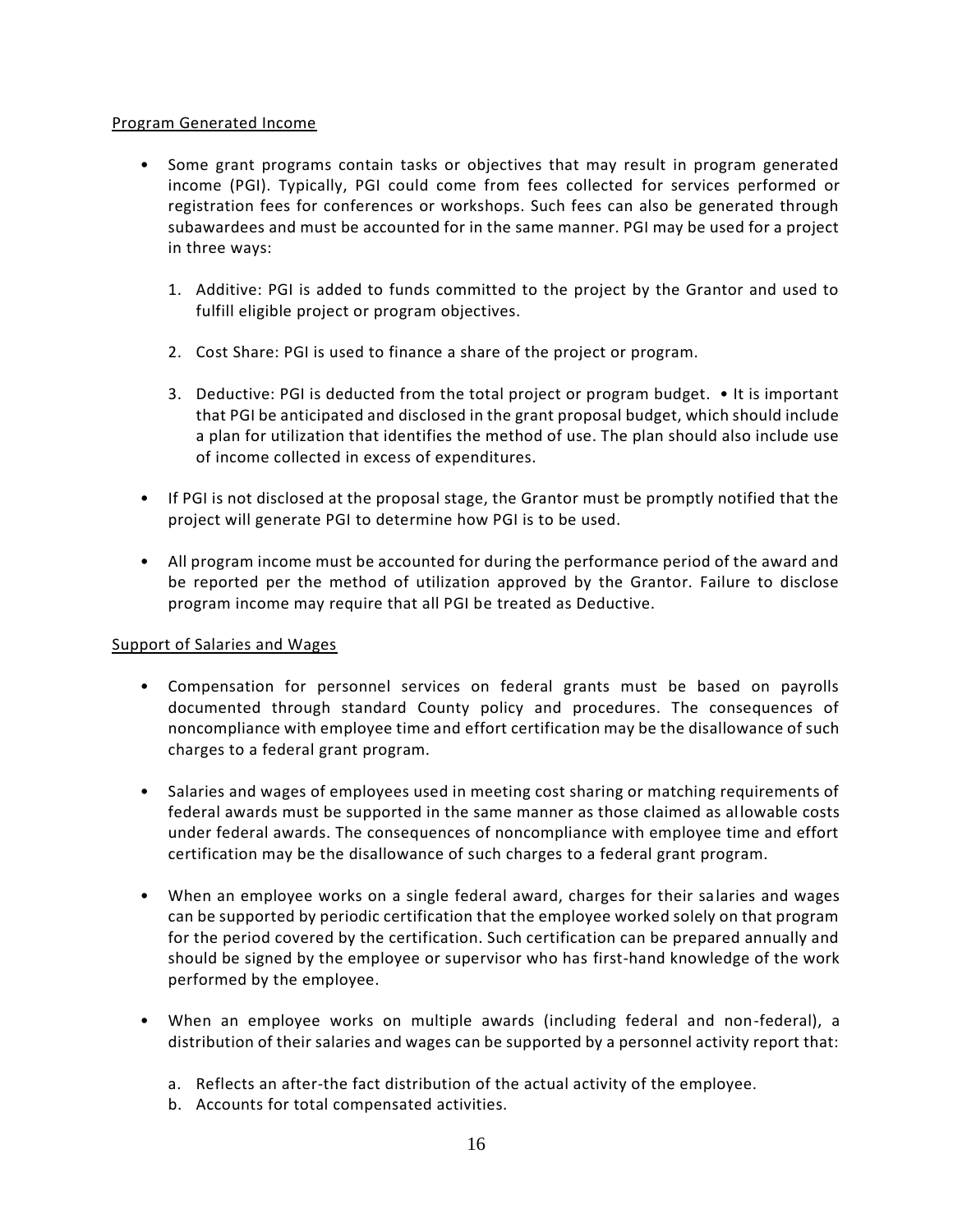- c. Should be prepared at least monthly and coincide with one or more pay periods.
- d. Should be signed by the employee or supervisor who has first-hand knowledge of the work performed by the employee.

## GRANT REPORTING

Every award has reporting requirements specified in the grant agreement. It is critical that all reports are complete, accurate, and submitted per the specified dates outlined in the agreement. Accurate and timely reporting is critical to maintaining a good relationship with the Grantor. Requirements and procedures are established to ensure that grant funds are expended and accounted for in a method that provides accuracy, uniformity, and consistency. Late or inaccurate reports may negatively impact current or future funding and result in Single Audit findings.

Reports shall be prepared cooperatively between the Project Manager and Grants Coordinator. Award revenues, payments, income, and cost will be managed and recorded in compliance with the laws and the award. Reports will be submitted in accordance with the requirements of the award and 2 CFR 200.328.

#### Types of Reports

- Performance: The recipient department is required to regularly submit and retain performance reports that reflect grant funded operational progress as required by the grant agreement.
- Financial: The recipient department is required to regularly submit and retain financial reports that reflect a grants fiscal health as required by the grant agreement.
- Close-Out: Per grantor award terms and conditions, including time frames for action, the recipient department is required to submit all financial, performance, and other reports required in the grant conditions.

# **NOTE: Invoices are expected to be submitted no more than monthly and no less than semi-annually unless otherwise noted by the grantor.**

## Close-Out

- Not later than 90 days after the expiration or termination of the grant, the recipient Department is required to submit all financial, performance, and other reports required in the grant conditions.
- The Project Manager is responsible for coordinating the timely and accurate preparation and submission of all reports per the grant agreement.
- The Department shall file all reports in a grant repository ensuring HIPAA compliance, safeguarding of assets including intellectual property, fiscal records retention, and any additional requirements of the Grantor.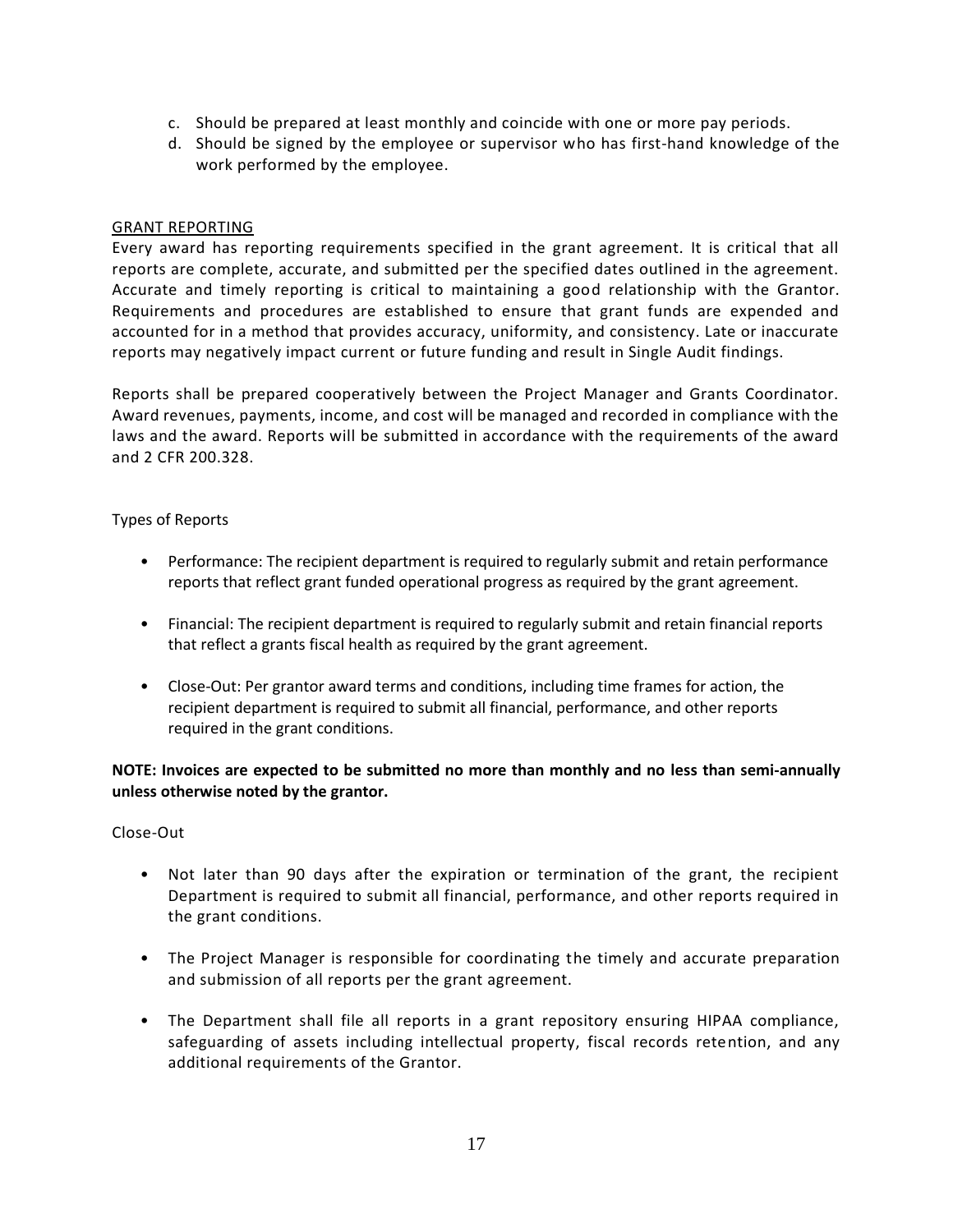# GENERAL STANDARDS FOR SUPPORTING DOCUMENTATION

Costs claimed by the County under its grants must be allowable, allocable, and reasonable, and adequate documentation to support charges to the grant must be maintained. Expenditures under most cost reimbursement grants are governed by the cost principles established by federal, state, and other Grantors and must conform to the respective policies, grant special provisions, and County policies.

- Typical grant transactions may include: personnel costs, purchase of equipment and supplies, costs for contracted services, grant income or revenue, etc. Grantees must submit documentation of eligible expenses and proof of payment for expenses incurred during the reporting period.
- Documentation of eligible expenses may include copies of invoices, receipts, payroll or labor reports, or other proof that complies with federal and state audit standards. Proof of payment of expenditures may include a copy of a credit card receipt, receipt showing cash payment, cancelled checks, bank statements, or other proof that complies with federal and state audit standards. A supplemental accounting record may accompany the receipts and cancelled checks.

# FILE MANAGEMENT, ACCESS AND RETENTION

The Department will be responsible for the management; access and retention of grant related files, activities, equipment, and facilities.

Grant File Structure

- All department and master files associated with a grant award must maintain a file structure that includes the following sections with clear separations between different fiscal years, unless otherwise directed by the Grantor:
	- a. Proposal Submission
		- Proposal guidelines and supporting legislation
		- Copy of the original submitted grant application
		- Signed Grant Application Review Form
		- Information and data used in preparation of and support of the grant proposal, etc.
		- Any correspondence related to the proposal

## b. Award

- Grant award letter with budget and special conditions
- BOCC agenda item
- Grant Release Checklist
- Project Implementation Plan
- Grant amendments, modifications, extensions, cancellations and terminations and correspondence related to the award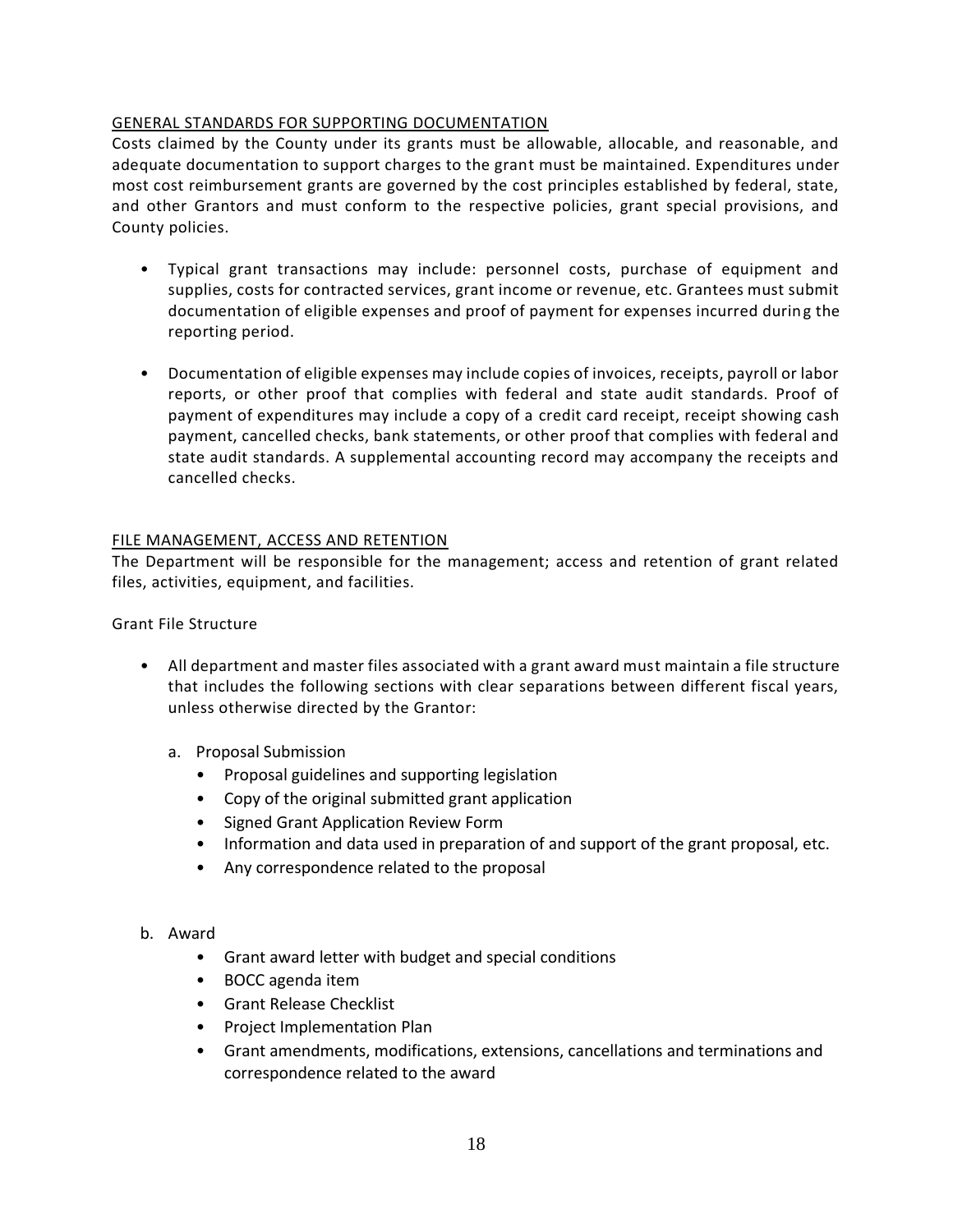# c. Financial

- Account set up documents
- Purchase orders,
- Invoices
- Grantor approvals for items such as budget reallocation, changes to scope, procurement and vendor selection
- Performance and fiscal reports on grant activities
- Personnel time and effort worksheets

# d. Reports

- All reports to grantor progress, technical, quarterly, annual, final, etc.
- Evaluation forms and data
- Compliance monitoring reports from desk audits or on-site visits
- Project Closeout documents
- e. Subrecipient Documents (if applicable)
	- Subrecipient contract
	- All site visit documentation
	- Any subrecipient correspondence

f. All other pertinent or necessary information to show compliance with the award terms and conditions.

File Maintenance

Recipient departments are obligated to protect records adequately against loss, theft, fire or other damage in accordance with statutory provisions, and for obligatory destruction.

## GRANT CLOSEOUT

The grant closeout is a critical piece in the life cycle of a grant, and is the process by which the County performs all necessary administrative and financial actions to satisfactorily complete all requirements set forth in the grant agreement. Preparation for closeout usually begins 60 to 90 days prior to the end date of the grant to accurately forecast expenses and make any adjustments to accounting entries. Generally, the closeout process addresses these three areas:

- 1. Physical completion of work
- 2. Administrative requirements for closeout
- 3. Financial requirements for closeout

Ninety (90) days prior to grant end date:

1. Determine if a No Cost Extension (NCE) is required to complete the proposed objectives or if a competing renewal is pending. If a NCI is required, coordinate this with the Budget Office. **NOTE: An award cannot be extended until the Grantor approves and provides a grant modification.**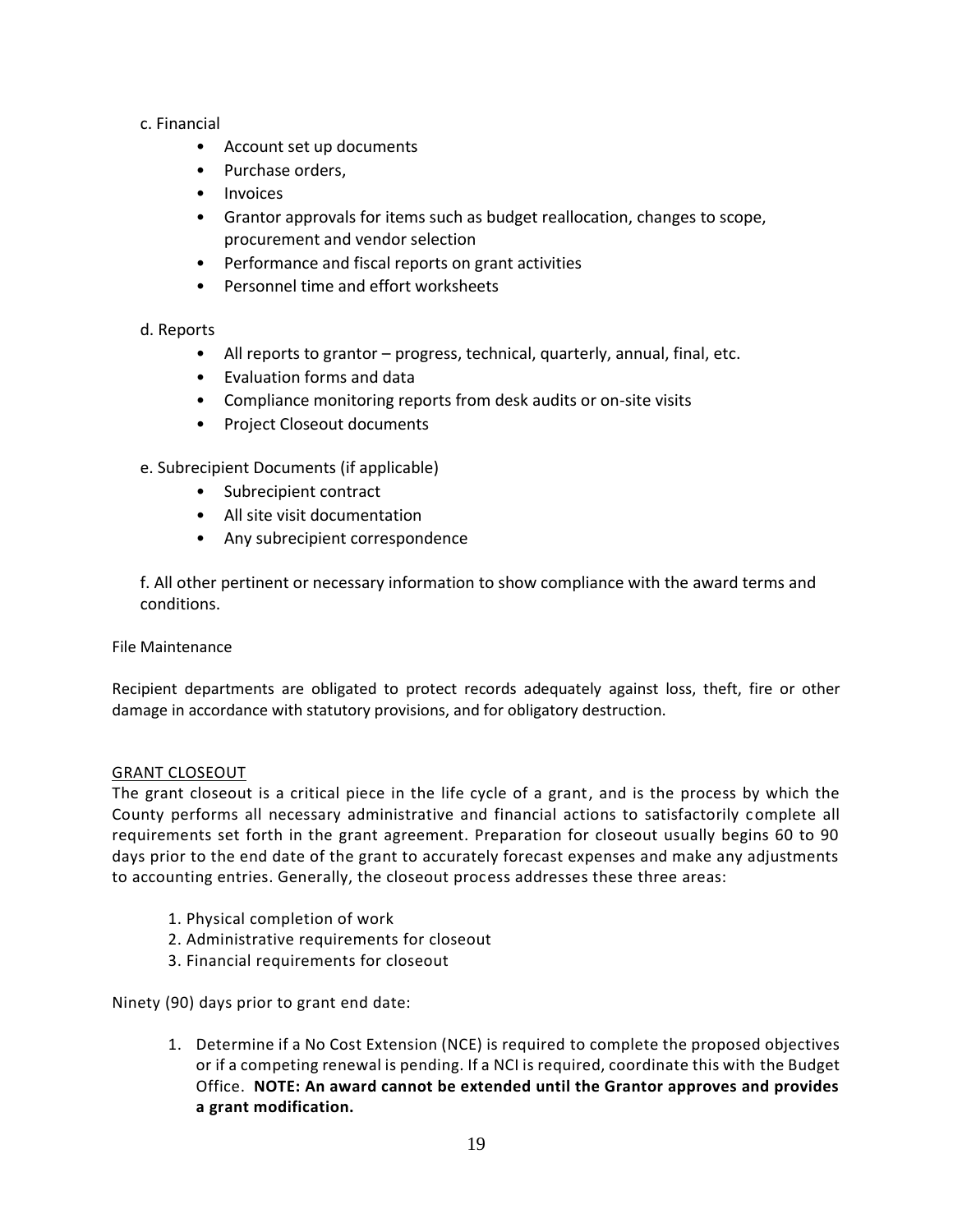- 2. Review the terms of the award and ensure that all deliverables are submitted by the designated due dates including Final Progress/Technical Reports and Final Property Reports.
- 3. Verify that all costs charged to the project are appropriate. If a correction is required, work with the applicable County personnel to make necessary adjustments.

Sixty (60) days prior to the grant end date:

- 1. The Project Manager with support from applicable County grant management service personnel is responsible for assembling a project close out package.
- 2. Project Manager shall discuss the status of the award and review all expenditures for account reconciliation with applicable County grant service personnel. If there are budgetary restrictions, check variances from budget to actual expenditures for noncompliance.
- 3. Notify any subcontractors of the deadline to submit final invoices.

Thirty (30) days prior to grant end date:

- 1. Prepare all necessary payroll authorizations to transfer expense to another funding source, or prepare to terminate grant funded personnel effective the last day of the award.
- 2. Follow-up on all outstanding purchase orders, and contact delinquent vendors to submit invoices promptly to expedite closeout.
- 3. Cancel all outstanding commitments by contacting the Purchasing Department.
- 4. If applicable, contact any supporting County departments in writing (email or memo) to notify them to change account numbers being charged.
- 5. Gather all cost-sharing detail delineated in the proposal that must be reported to the Grantor.

Thirty (30) days after award end date:

- 1. Review all expenses after end date to determine eligibility. Prepare and submit to applicable County grant management service personnel a journal entry removing unallowable expenses.
- 2. Contact applicable County grant management service personnel to finalize costs on the award.

Ninety (90) days after award end date: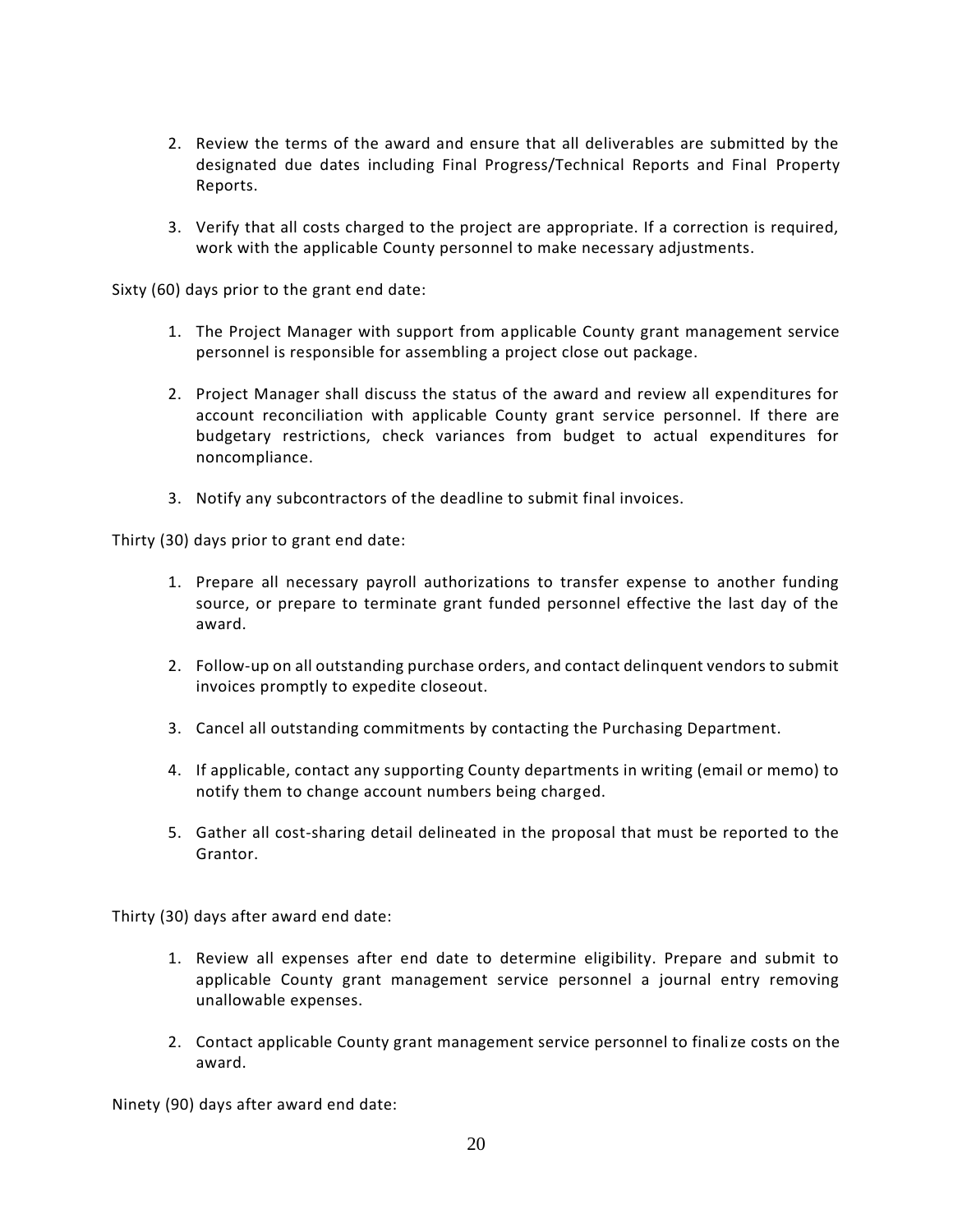- 1. Review final financial report, contact applicable County grant management service personnel for any discrepancies.
- 2. Not later than 90 days after the expiration or termination of the grant, submit all financial, performance, and other reports required in the grant conditions.
- 3. Upon review of the package and satisfaction of any discrepancies, the Grants Coordinator will confirm grant closeout with all applicable parties.
- 4. The grant closeout package shall be placed in the grant's master file.

File Retention

- The County maintains records for at least five years following the closure of its most recent audit report. If any litigation, claim, negotiation, audit, or other action involving grant records has been started before the expiration of the five-year period, the records must be retained until completion of the action and resolution of all issues which arise from it, or until the end of the regular five-year period, whichever is later.
- Grantors may require retention periods in excess of five years. Departments must ensure they comply with retention requirements specified by each Grantor.
- For Federal awards, the County will follow the most restrictive of the requirements of 2 CFR 200.334-338, the award standard terms and conditions, and the County's policies and procedures regarding records retention and access. In the event of a conflict, 2 CFR 200 and the award will have precedence over County policy.
- Per 2 CFR 200.336, for Federal awards, the Federal awarding agency, Inspectors General, the Comptroller General of the United States, and the pass-through entity, if applicable, or any of their authorized representatives, must have the right of access to any documents, papers, or other records which are pertinent to the Federal award, in order to make audits, examinations, excerpts, and transcripts. The right also includes timely and reasonable access to personnel for the purpose of interview and discussion related to such documents. The rights of access in this section are not limited to the required retention period but last as long as the records are retained.
- Retention requirements extend to books of original entry, source documents supporting accounting transactions, the general ledger, subsidiary ledgers, personnel and payroll records, cancelled checks, and related documents and records.
- Source documents include copies of all awards, applications, and required recipient financial and narrative reports. Personnel and payroll records shall include the time and attendance reports, personal activity reports or equivalent documentation for all individuals reimbursed under the award.
- Once the mandatory retention period has lapsed, the recipient department may request that the grant record be properly destroyed.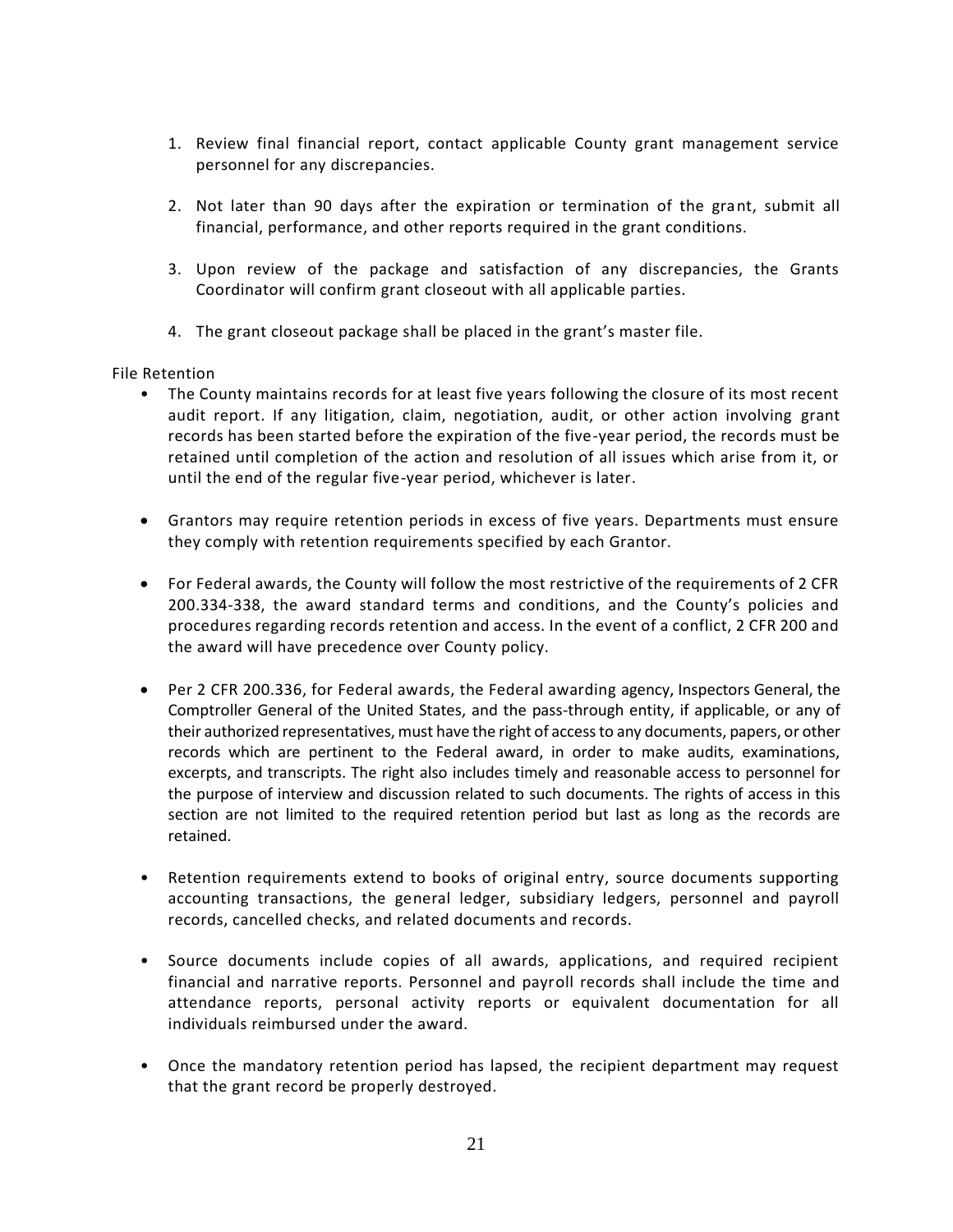# GRANT MODIFICATIONS, EXTENSIONS, OR CANCELLATIONS

During the course of a grant's lifetime, there are times when changes are necessary to either the budget or the project scope-of-work. Most of these changes, typically called grant amendments, are allowable, but it is important to follow the procedures written in the grant agreement or in the guides provided by the grantor. These changes must be pre-approved before they are considered eligible. Contact the GMO for assistance when a change is necessary.

## Grant Modifications

- Written confirmation from the grantor is necessary before any money is spent on items different from what was approved in the original budget. Also, project activities that deviate from those originally proposed in the grant application shall be documented and receive prior approval from the grantor before instituting these changes.
- Copies of any budget amendments or similar documentation affecting the grant budget shall be sent to the Clerk's Office and the Office of Management and Budget.

#### Extensions

- Most grants allow for at least one no-cost time extension to complete a project, if necessary. These requests must be documented, and written approval must be received from the grantor, usually in the form of a grant amendment/modification.
- Subcontract extensions may have to go through the BOCC for approval. The Department should contact the County Attorney's Office for guidance on its specific subcontract(s). If BOCC approval is necessary, the Department shall send the amendment to the BOCC for approval.
- Copies of these extension approvals shall be forwarded to both the Clerk's Office and the Office of Management and Budget.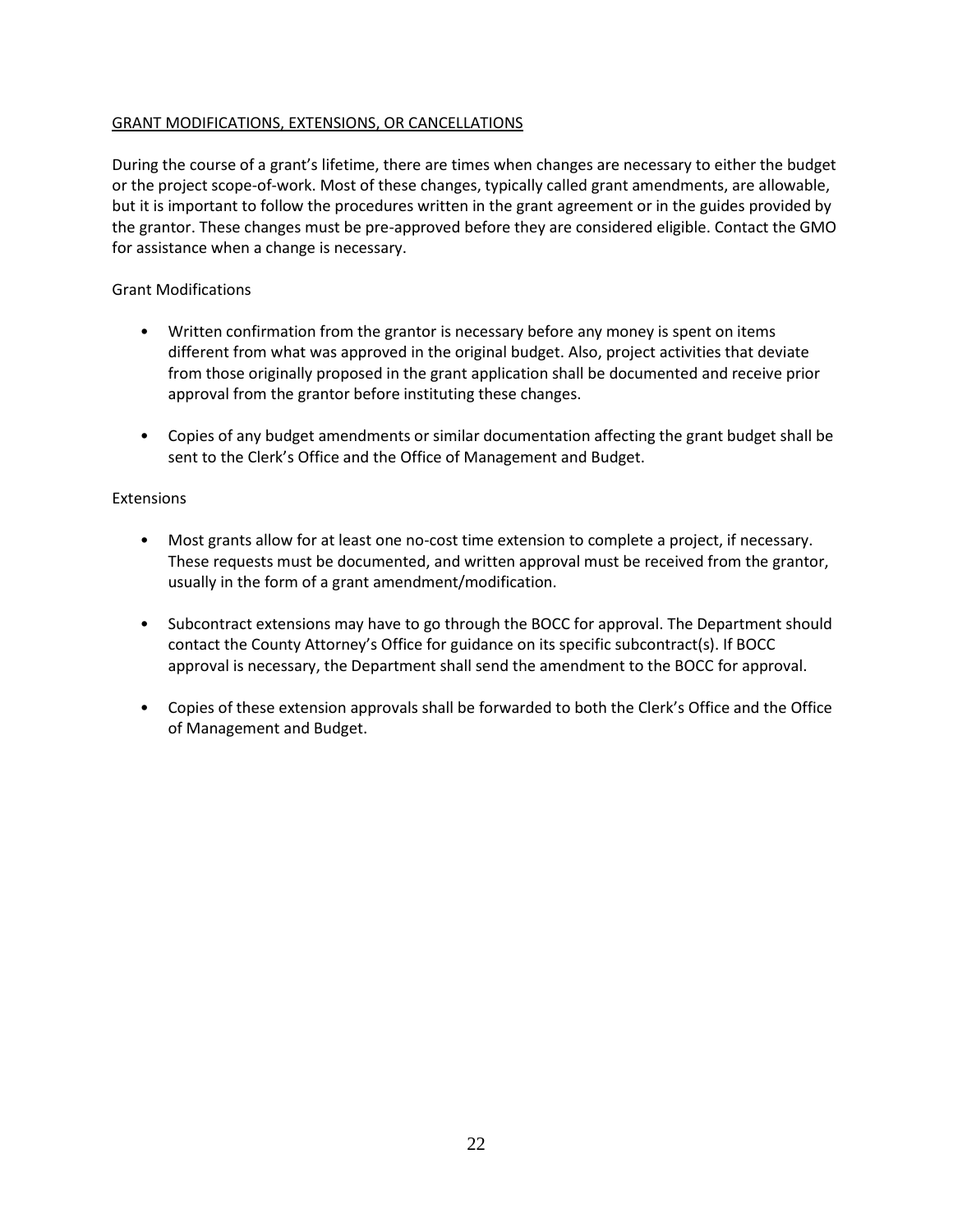#### **CHAPTER 7: PROPERTY**

- The County must, at a minimum, provide the equivalent insurance coverage for real property and equipment acquired or improved with Federal funds as provided to property owned by the County. However, Federally-owned property need not be insured unless required by the terms and conditions of the Federal award. See 2 CFR 200.310.
- Except as otherwise provided by Federal statutes or by the Federal awarding agency, real property will be used for the originally authorized purpose as long as needed for that purpose, during which time the County must not dispose of or encumber its title or other interests.
- When real property is no longer needed for the originally authorized purpose, the County must obtain disposition instructions from the Federal awarding agency or pass-through entity. The instructions must provide for one of the following alternatives per 2 CFR 200.311:
	- $\circ$  Retain title after compensating the Federal awarding agency  $-$  The amount paid will be computed by applying the Federal awarding agency's percentage of participation in the cost of the original purchase (and costs of any improvements) to the fair market value of the property. However, in those situations where the County is disposing of real property acquired or improved with a Federal award and acquiring replacement real property under the same Federal award, the net proceeds from the disposition may be used as an offset to the cost of the replacement property.
	- $\circ$  Sell the property and compensate the Federal awarding agency The amount due to the Federal awarding agency will be calculated by applying the Federal awarding agency's percentage of participation in the cost of the original purchase (and cost of any improvements) to the proceeds of the sale after deduction of any actual and reasonable selling and fixing-up expenses. If the Federal award has not been closedout, the net proceeds from sale may be offset against the original cost of the property. When the County is directed to sell property, sales procedures must be followed that provide for competition to the extent practicable and result in the highest possible return.
	- o Transfer title to the Federal awarding agency or to a third party as designated/approved by the Federal awarding agency. The County is entitled to be paid an amount calculated by applying the County's percentage of participation in the purchase of the real property (and cost of any improvements) to the current fair market value of the property.
- For Federally-owned and exempt property, the following applies per 2 CFR 200.312:
	- $\circ$  The County must submit annually an inventory listing of federally-owned property in its custody to the Federal awarding agency. Upon completion of the Federal award or when the property is not longer needed, the County must report the property to the Federal awarding agency for further Federal agency utilization.
	- $\circ$  If the Federal awarding agency has no further need to for the property, it must declare the property excess and report it for disposal to the appropriate Federal authority, unless the Federal awarding agency has statutory authority to dispose of the property by alternative methods.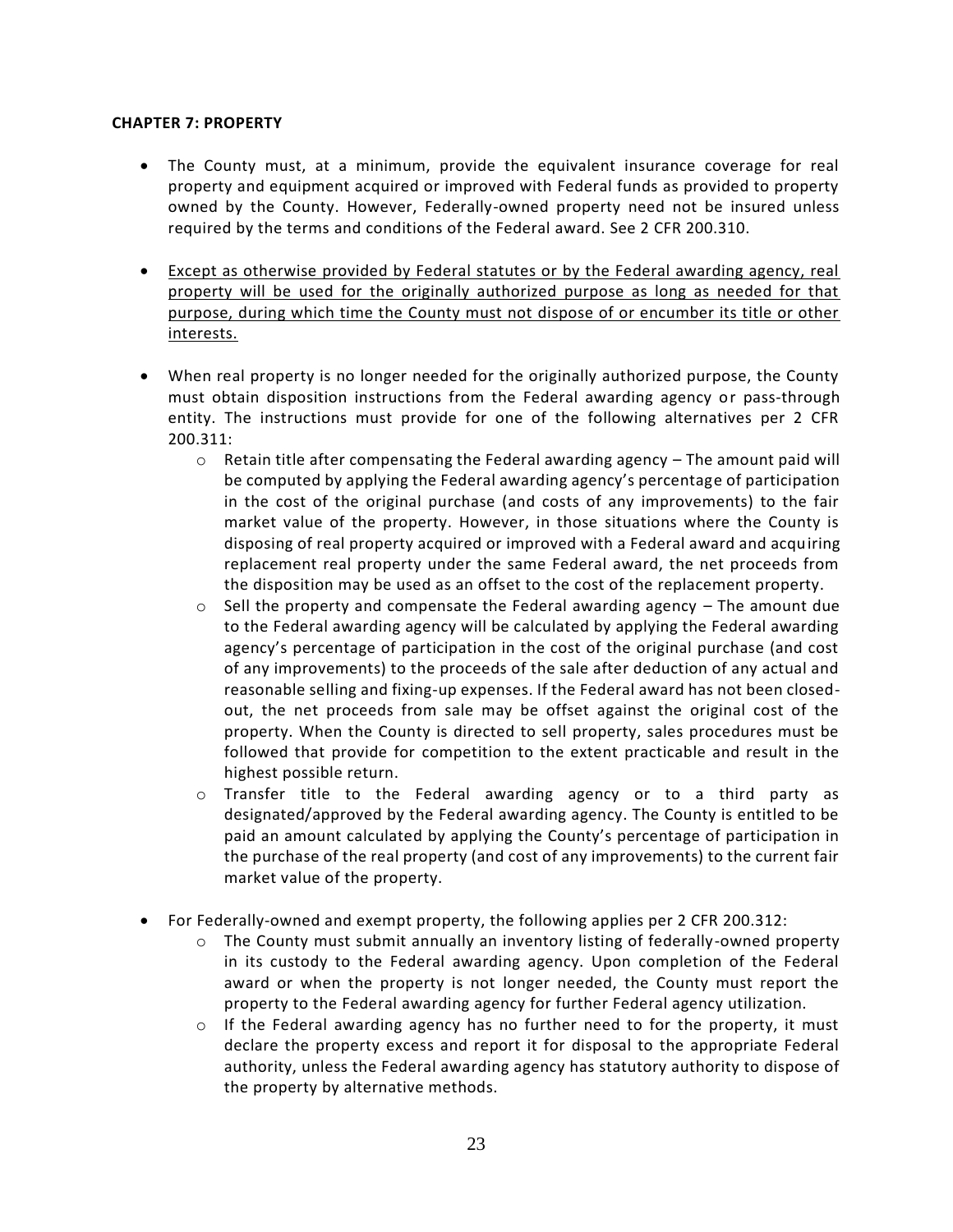- $\circ$  Exempt property means property acquired under a Federal award where the Federal awarding agency has chosen to vest title to the property to the non-Federal entity without further responsibility to the Federal Government, based upon the explicit terms and conditions of the Federal award. The Federal awarding agency may exercise this option when statutory authority exists. Absent statutory authority and specific terms and conditions of the Federal award, title to exempt property acquired under the Federal award remains with the Federal Government.
- Equipment purchased with grant funds shall be used exclusively during the life of the grant for the project or program for which it was acquired.
- Grant purchased equipment must be properly maintained and safeguarded, and equipment records must be maintained per County inventory policy and procedures.
- For equipment acquired with Federal funds, individual property records will reflect the following information per 2 CFR 200.313:
	- o A description of the property
	- o Serial number or other identification number
	- $\circ$  Source of funding including the Federal Award Identification Number (FAIN)
	- o Title holder Federal or County
	- o Acquisition date
	- o Cost of the property to include closing costs
	- o Percentage of Federal participation in the cost
	- o Location
	- o Use and condition of the property
	- $\circ$  Disposition data including the date of disposal and sale price of the property
- A physical inventory of the property must be taken and the results reconciled with the property records per County fixed asset procedures and in accordance with the requirements of the grant award.
- Donations are to be valued at fair market value at the time of receipt or the assessed value provided by the Federal agency.
- The County will monitor and submit reports for Federal awards in accordance with the requirements of the award and 2 CFR 200.328-330.
- After the grant award is closed and equipment is no longer needed for its originally authorized purpose, the Project Manager must obtain disposition instructions from the Grantor and follow County policy and procedures for property and inventory control.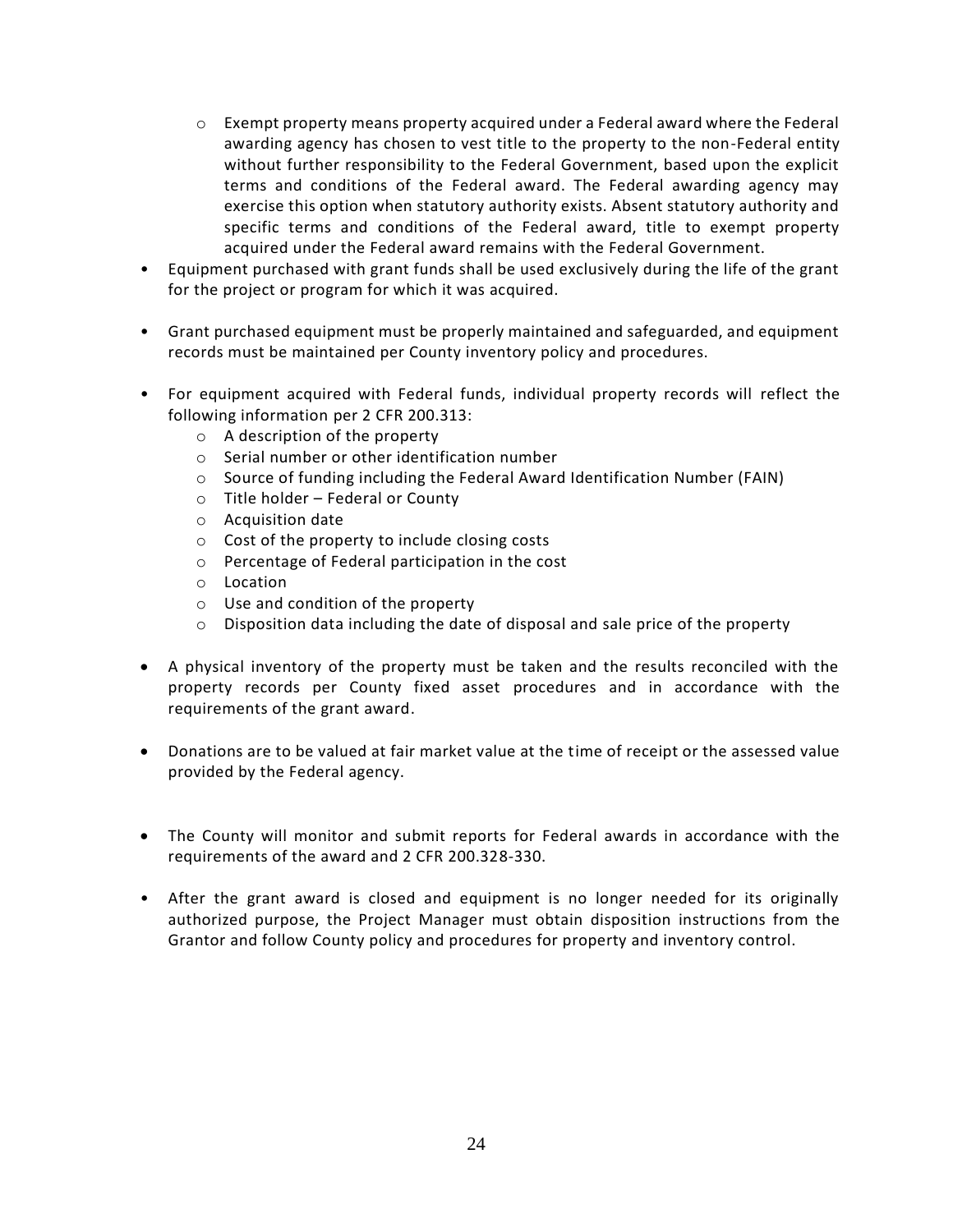# **CHAPTER 8: GRANT SUBCONTRACTING, SUBRECIPIENT MONITORING PROCEDURES, AND REQUIREMENTS**

The County will regularly encounter situations where it does not have the workforce capacity to adequately fulfill all of the grant objectives and must seek out other entities to perform certain functions. These activities will be obligated in the form of a subcontract or subaward. As well, during the course of the grant award, certain materials, supplies, and equipment may be purchased if allowable in the grant.

It is important that subrecipients and contractors be defined accurately, as there are specific requirements the County must comply with based on the designation. Accurate classification of subrecipients and contractors is critical to a program's success and integrity.

## VENDOR

A vendor is defined as "a dealer, distributor, merchant or other seller providing goods or services that is required for the conduct of the grant funded program. These goods or services may be for an organization's own use or for the use of beneficiaries of the project."

A vendor agreement is issued for obtaining routine commercial services, supplies, and equipment that require no special handling or prior approvals, and are issued as standard purchase orders.

Characteristics of a vendor:

- 1. Provides the goods and services within normal business operations
- 2. Provides similar goods or services to many different purchasers
- 3. Normally operates in a competitive environment
- 4. Provides goods or services that are ancillary to the operation of the program, and
- 5. Is not subject to the compliance requirements of the program.

## SUBRECIPIENT

A subrecipient is a non-federal entity that expends federal funds received from a pass-through entity to carry out a federal program, but does not include an individual that is a beneficiary of such a program. A subrecipient is an external entity with special expertise or resources that the County does not possess, but are necessary to fulfill the overall objectives of the project.

A subaward is issued for financial or other support from a qualified organization known as a subrecipient for the performance of a substantive portion of the programmatic effort under the prime award. A subaward usually requires prior approval of the grantor and is subject to subrecipient monitoring.

Characteristics of a subrecipient:

- Receiving entity determines who is eligible to receive financial assistance.
- Has its performance measured against whether the objectives of the program are met.
- Has responsibility for programmatic decision making.
- Has responsibility for adherence to applicable programs compliance requirements.
- Uses the funds to carry out a program of the organization as compared to providing goods or services for a program of the pass-through entity.

# SUBRECIPIENT MONITORING & REQUIREMENTS – EXTERNAL AGENCIES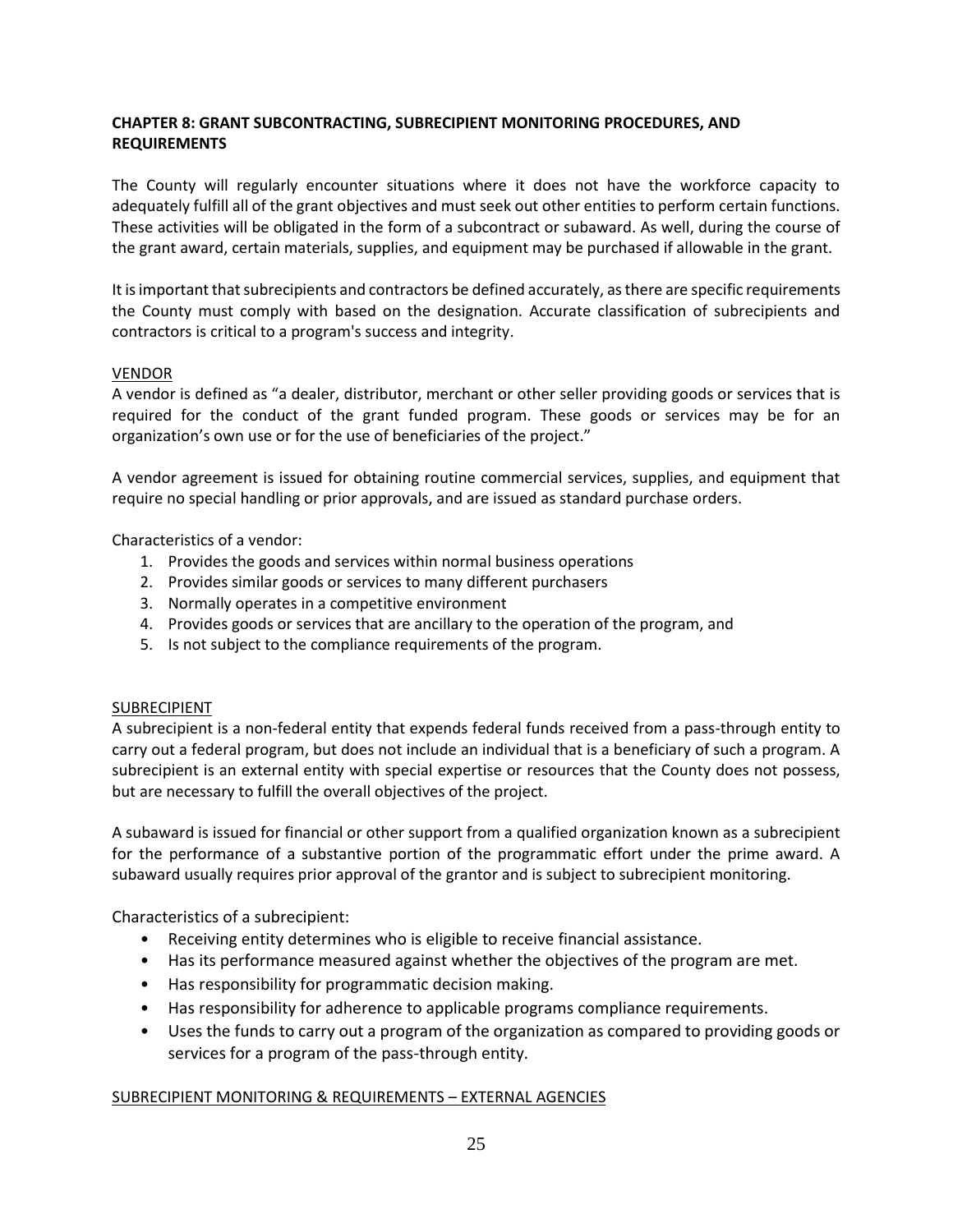All grant requirements placed upon the County will flow-down to any subrecipient, and it is the prime grantee's responsibility to ensure subaward compliance with the prime grant provisions. All subawards issued under federal grants must contain language requiring subrecipients to fulfill the prime grant requirements. State award requirements under the Florida Single Audit Act are similar regarding subawards; however, to ensure compliance review the current Florida Statute Title XIV Chapter 215.97 Florida Single Audit Act. Further, some grant agreements may have more strenuous requirements; therefore, the grant agreements must be reviewed to maintain compliance with the grant.

- 1. Every subaward must be clearly identified to the subrecipient as a subaward and include the following information at the time of the subaward and if any of these data elements change. When some of the information is not available, the pass-through entity must provide the best information available to describe the Federal award and subaward. Federal award identification information required:
	- Subrecipient name (must match the name associated with its unique entity identifier);
	- Subrecipient's unique entity identifier;
	- Federal Award Identification Number (FAIN);
	- Federal Award Date of award to the recipient by the Federal agency;
	- Subaward Period of Performance Start and End Date;
	- Amount of Federal Funds Obligated by this action by the pass-through entity to the subrecipient;
	- Total amount of Federal Funds Obligated to the subrecipient by the pass-through entity including the current obligation;
	- Total amount of the Federal Award committed to the subrecipient by the pass-through entity;
	- Federal Award project description, as required to be responsive to the Federal Funding Accountability and Transparency Act (FFATA);
	- Name of Federal awarding agency, pass-through entity, and contact information for awarding official of the Pass-through entity;
	- CFDA Number and Name; the pass-through entity must identify the dollar amount made available under each Federal award and the CFDA number at time of disbursement;
	- Identification of whether the award is R&D; and
	- Indirect cost rate for the Federal award (including if the de minimis rate is charged per 2 CFR 200.414 Indirect (F&A) costs).
- 2. The Project Manager will advise subrecipients of requirements (including but not limited to financial and non-financial reporting) imposed on them by federal laws, regulations of the flowdown provisions of the prime contract or grant agreement, and any supplemental County requirements imposed depending on a level of risk determination by the County.
- 3. The Project Manager will utilize the Subrecipient Information and Pre-Award Risk Assessment Questionnaire to perform a Risk Assessment. This risk assessment must be performed by Walton County prior to making a subaward. The results of the Risk Assessment will determine whether the subaward will contain special conditions. The subaward special conditions must be cleared prior to incurring costs related to the subaward.
- 4. The Project Manager, along with applicable County grant related service personnel, will monitor the subrecipients' use of grant funds and may issue a written report summarizing the results and any corrective actions needed. Monitoring of the subrecipient must include: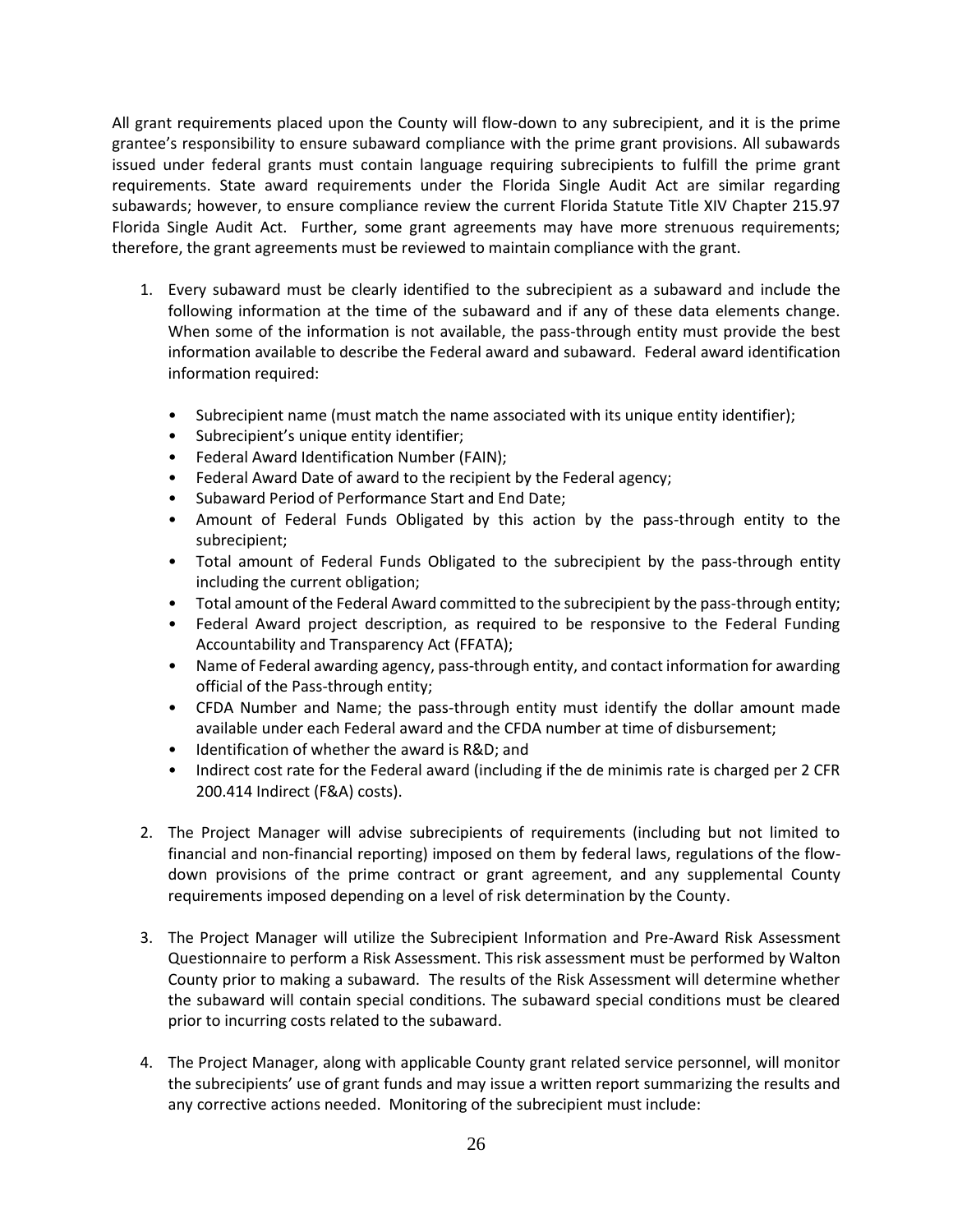- Reviewing financial and performance reports required.
- Following-up and ensuring that the subrecipient takes timely and appropriate action on all deficiencies pertaining to the Federal Award provided to the subrecipient from the passthrough entity detected through audits, on-site reviews, and other means.
- Issuing a management decision for audit findings pertaining to the Federal award provided to the subrecipient from the pass-through entity by 2 CFR 200.521 Management Decision.
- 5. The Project Manager, along with applicable County grant related service personnel, will ensure that the County receives annual audit reports from subrecipients required to have an audit in accordance with OMB Circular A-133 for auditee fiscal years beginning prior to December 26, 2014 and 2 CFR 200 for auditee fiscal year beginning on or after December 26, 2014.
- 6. Upon receipt of an unfavorable audit report from a subrecipient, the Project Manager, along with applicable County grant related service personnel, will confirm that the subrecipient has taken appropriate and timely corrective action. If a material weakness or other reportable condition exists, monitoring of the subrecipient will be more frequent and management actions will be taken as appropriate.
- 7. All subawards for which monitoring is mandated should be reviewed regularly throughout the year and should include:
	- Advising subrecipients of all applicable federal laws and regulations, and all appropriate flowdown provisions from the prime agreement
	- Routine receipt and review of technical performance/progress reports
	- Routine review of expenses-to-budget
	- Periodic on-site visits, or regular contact, if necessary
	- The option to perform "audits" if necessary
	- Review of A-133 or 2 CFR Part 200 audit reports filed by subrecipients and any audit findings
	- Review of corrective actions cited by subrecipients in response to their audit findings
	- Consideration of sanctions on subrecipients in cases of continued inability or unwillingness to have required audits or to correct non-compliant actions

## SUBAWARD CLOSEOUT

An integral part of subcontract monitoring is close-out of the subcontract at the end of the project period. In general, a subcontract is closed when all deliverables have been met and the final payment has been made.

For Federal awards, closeout activities should be completed by the County no less than 90 calendar days after the end of the Period of Performance pursuant to 2 CFR 200.344, unless otherwise specified in an award.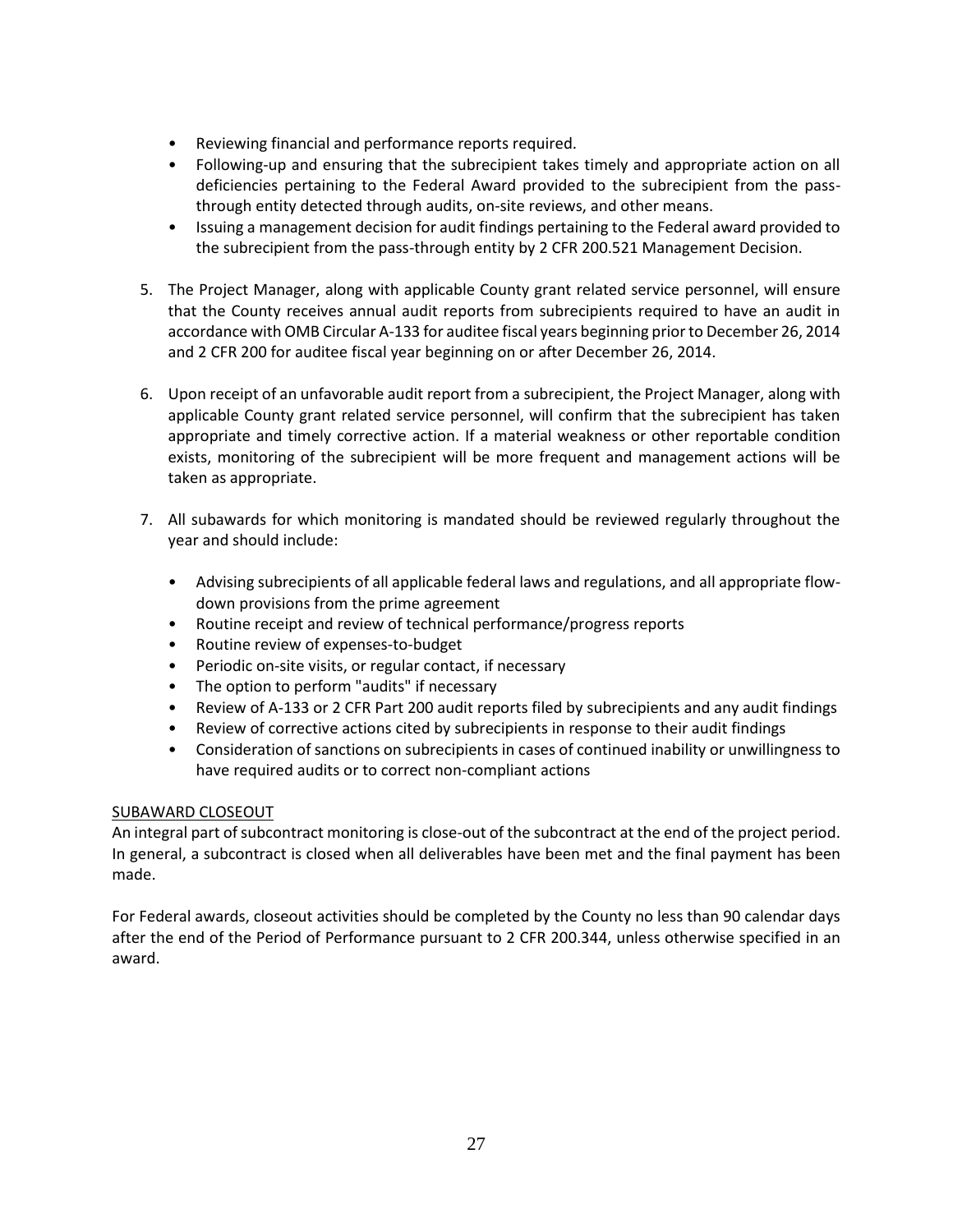#### PROCUREMENT AND SUSPENSION AND DEBARMENT

Pursuant to 2 CFR 200, Appendix II (H), the County may not award a purchase/contract to any parties listed on the governmentwide exclusions listed in the System for Award Management (SAM). The Grants Coordinator, in coordination with the Project Manager, will check with SAM to ensure the potential contractor/vendor is not listed as suspended or debarred prior to an award being made or a contract executed from Federal funding. The page from the website shall be printed and included in the grant file to support the procurement decision.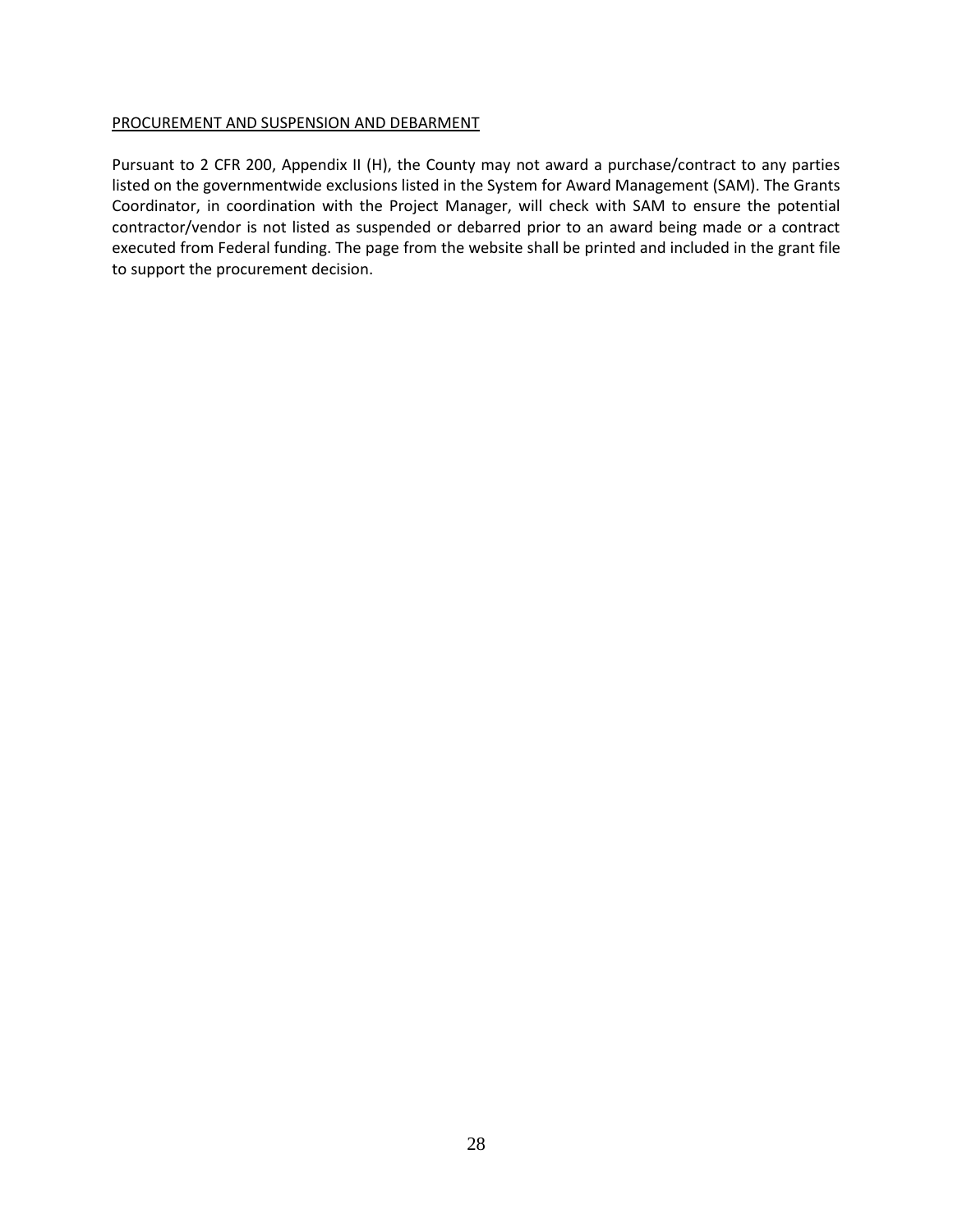# **CHAPTER 9: OTHER IMPORTANT FEDERAL GUIDELINES AND NATIONAL POLICY GUIDANCE**

## DUNS NUMBER

The Federal government requires that all applicants for Federal grants, cooperative agreements, and subawards, with the exception of individuals other than sole proprietors, have a Data Universal Numbering System (DUNS) number to better identify organizations that are receiving funding under grants and cooperative agreements, and to provide consistent name and address data for electronic grant application systems.

## FEDERAL FUNDING ACCOUNTABILITY AND TRANSPARENCY ACT (FFATA)

As of October 1, 2010, all federal grants of \$25,000 and over are subject to the FFATA subaward reporting requirements. Prime awardees are required to upload the subrecipient information in the FFATA Sub-Award Reporting System (FSRS) (https://www.fsrs.gov/index?&). Subrecipients must maintain an active registration in the System for Award Management (S.A.M.) in order to receive federal funding.

- County grant staff should upload the subrecipient information for all applicable subaward obligations in the amount of \$25,000 or more no later than the 20th of each month following the month that the subaward was executed.
- Per the Act, a prime awardee must provide:
	- a. The prime awardee DUNS number and the DUNS number of any sub-awardee(s)
	- b. The names and total compensation of the five most highly compensated officers of a prime or sub-awardee entity, if the entity in the preceding fiscal year: (1) Received 80 percent or more of its annual gross revenues in federal awards and \$25,000,000 or more in annual gross revenues from federal awards; and (2) the public does not have access to this information about the compensation of the senior executives of the entity through periodic reports filed under section 13(a) or 15(d) of the Securities Exchange Act of 1934 (15 U.S.C. §§ 78m(a), 78o(d)) or section 6104 of the Internal Revenue Code of 1986. See FFATA §  $2(b)(1)$ .

# FEDERAL REQUIREMENTS FOR CONSTRUCTION PROJECTS

It is the responsibility of the Department to ensure compliance with the following federal requirements involving construction related projects. Departments should plan accordingly to ensure that adequate time, funding and staffing are available to carry out these additional responsibilities. These requirements shall flow-down to all subcontractors funded through a grant award.

Davis-Bacon Act

• The Davis-Bacon Act of 1931 is a federal law that established the requirement for paying prevailing wages on public works projects. All federal government construction contracts, and most contracts for federally assisted construction over \$2,000, must include provisions for paying onsite workers no less than the locally prevailing wages and benefits paid on similar projects. With each award, the Purchasing Manager, in coordination with the Grants Coordinator and Project Manager, will determine if the Davis-Bacon Act is applicable. If it is applicable, the Purchasing Manager will ensure that such provisions are included in the associated solicitations and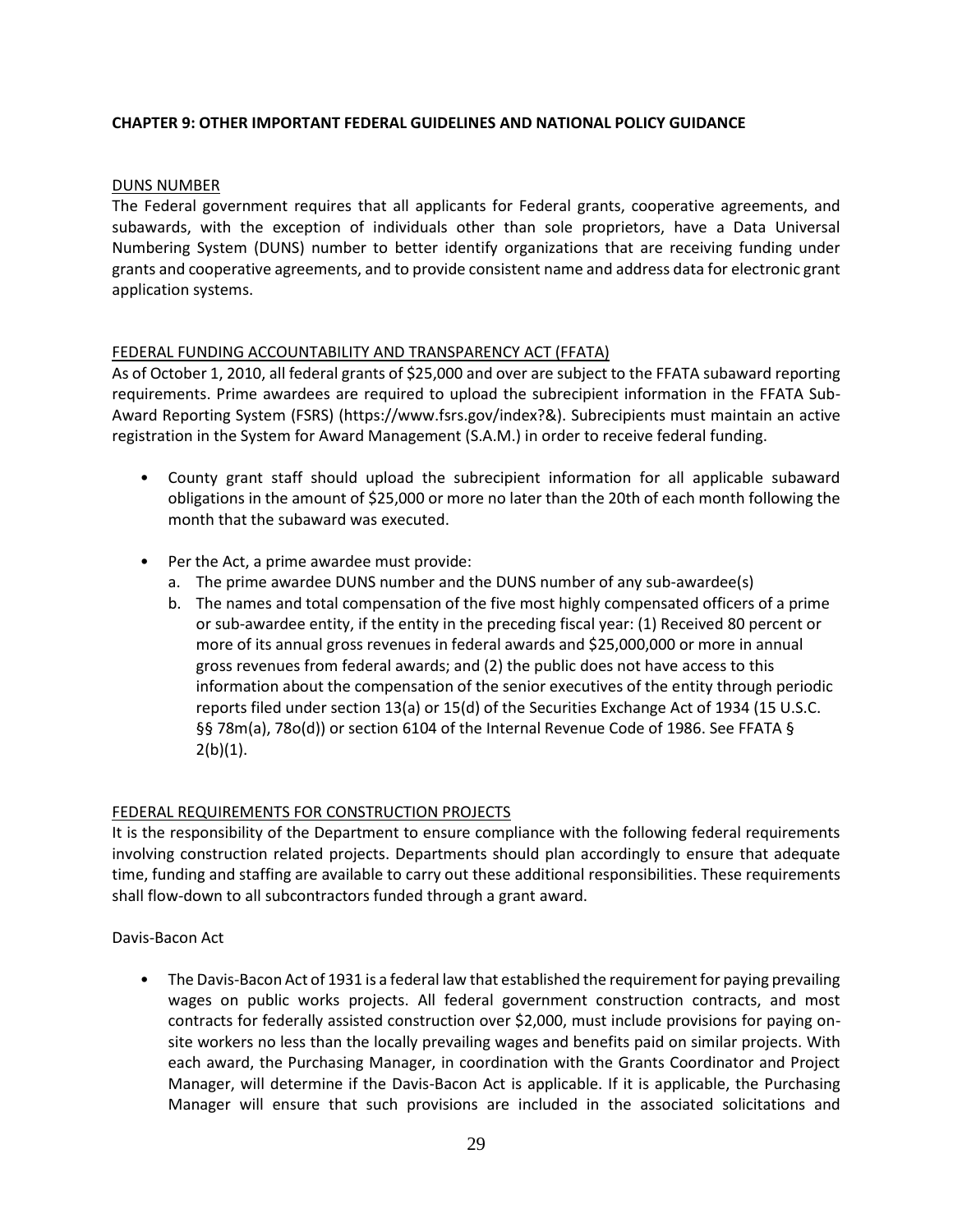associated vendor contracts. If required, the Purchasing Manager will also ensure that any applicable wage determination schedules are included in each solicitation. The decision to award a contract or subcontract must be conditioned upon the acceptance of the wage determination where the Davis-Bacon Act applies.

Uniform Relocation Assistance Act

- The Uniform Relocation Assistance Act (a.k.a. Uniform Act) of 1970 is a federal law that establishes minimum standards for federally funded programs and projects that require the acquisition of real property (real estate) or displace persons from their homes, businesses, or farms. The Uniform Act's protections and assistance apply to the acquisition, rehabilitation, or demolition of real property for federally funded projects.
- When conducting a program or project under the Uniform Act there are very specific legal responsibilities to affected property owners and displaced persons that must be addressed. The following must be considered prior to property acquisition:

For Real Property Acquisition (for federally funded programs and projects):

- Appraise property before negotiations
- Invite the property owner to accompany the appraiser during the property inspection
- Provide the owner with a written offer of just compensation and a summary of what is being acquired
- Payment for property before possession
- Reimburse expenses resulting from the transfer of title such as recording fees, prepaid real estate taxes, or other expenses
- Provide relocation advisory services to displaced tenants and owner occupants

For Residential Displacements (for federally funded programs and projects):

- Provide a minimum 90 days written Notice to Vacate prior to requiring possession
- Reimburse residents for moving expenses
- Provide payments for the added cost of renting or purchasing comparable replacement housing

For Non-residential Displacements (businesses, farms, and nonprofits) (for federally funded programs and projects):

- Provide relocation advisory services
- Provide a minimum 90 days written Notice to Vacate prior to requiring possession
- Reimburse for moving and re-establishment expenses

## GRANT FRAUD, WASTE, AND ABUSE

Waste, fraud, abuse, misconduct or any other serious deviation from acceptable grant practices when proposing, carrying out, or reporting activities or results that involve a grant is considered grant misconduct.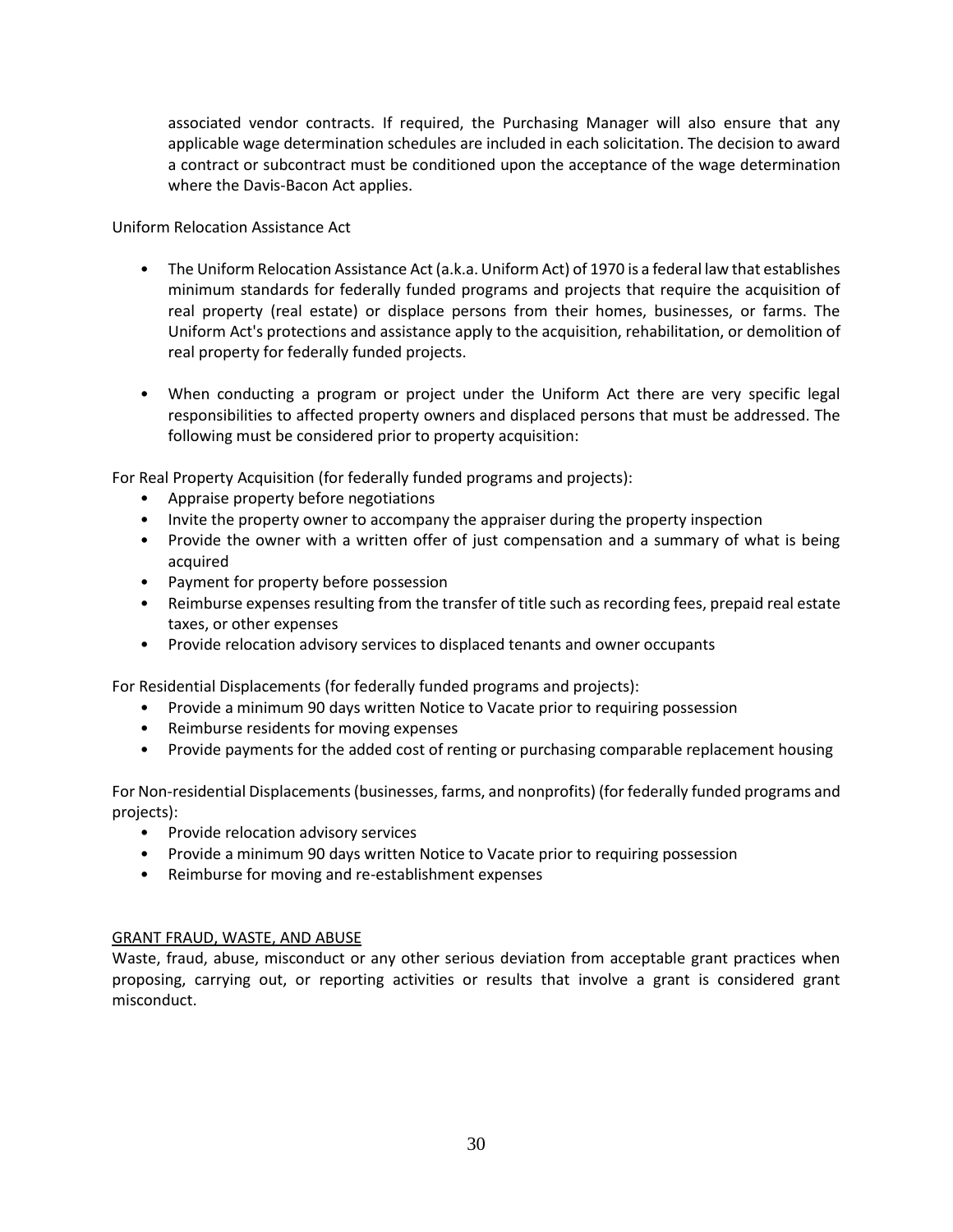# NATIONAL POLICY REQUIREMENTS

County grant staff shall adhere to National Policy Requirements affecting grants; a sample of these policies are named below. These requirements may also be addressed in other sections of the Handbook. Always review an award for an exhaustive list of national policy requirements and applicability to the award.

Code of Federal Regulations – 2 CFR 200 – This Code of Federal Regulations (CFR) is known as the Super Circular or Uniform Guidance. Last amended 10/18/2021, this CFR establishes uniform guidance for all entities receiving and administering federal awards, as well as for auditors responsible for auditing entities receiving federal Awards. All County employees involved with an award including administration, management, or the work should be familiar with this CFR to ensure compliance. This CFR as well as all others are updated periodically and all County employees should check to make sure they are using the most recent version, which is available at [www.ecfr.gov](http://www.ecfr.gov/) by searching under Title 2.

Code of Conduct – Refer to the County's Personnel Policy Manual, Section 1, Code of Ethics.

Conflict of Interest – Refer to the County's Personnel Policy, Section 1, Code of Ethics; and Walton County's Purchasing Policy PP-023, Grants Procedure.

Non-Discrimination Requirements – The County and its sub-grantees and contractors must comply with all non-discrimination requirements required by and award and 2 CFR 200 for Federal awards, which includes but is not limited to the following and any subsequent amendments, regulations, or policies:

- Title VI of the Civil Rights Act of 1964
- Section 504 of the Rehabilitation Act of 1973
- Age Discrimination Act of 1975
- Americans with Disabilities Act of 1990
- Improving Access to Services with Limited English Proficiency (Executive Order 13166)
- Protection for Whistleblowers, 41 USC section 4712

## EXTERNAL AUDITS/REVIEWS/MONITORINGS

The following internal entities must be promptly notified in the event the award or program is selected for audit by the Grantor:

- County Office of Management and Budget
- County Administrator's Office
- Department Director
- Project Manager

## TYPES OF EXTERNAL AUDITS

Federal audit and annual reporting requirements are contained in 2 CFR Part 200 Subpart F (Audit Requirements). Non-federal entities expending \$750,000 or more in a year in federal awards are required to have a single or program-specific audit conducted for that year, performed by an outside auditor. It is important that all grant activity and any changes to the grant are well documented to facilitate any audit. Additional elements of the report are prepared in accordance with the Government Auditing Standards, issued by the Comptroller General of the United States; the provisions of the Office of Management and Budget and the Single Audit Act; and the rules of the Auditor General of the State of Florida.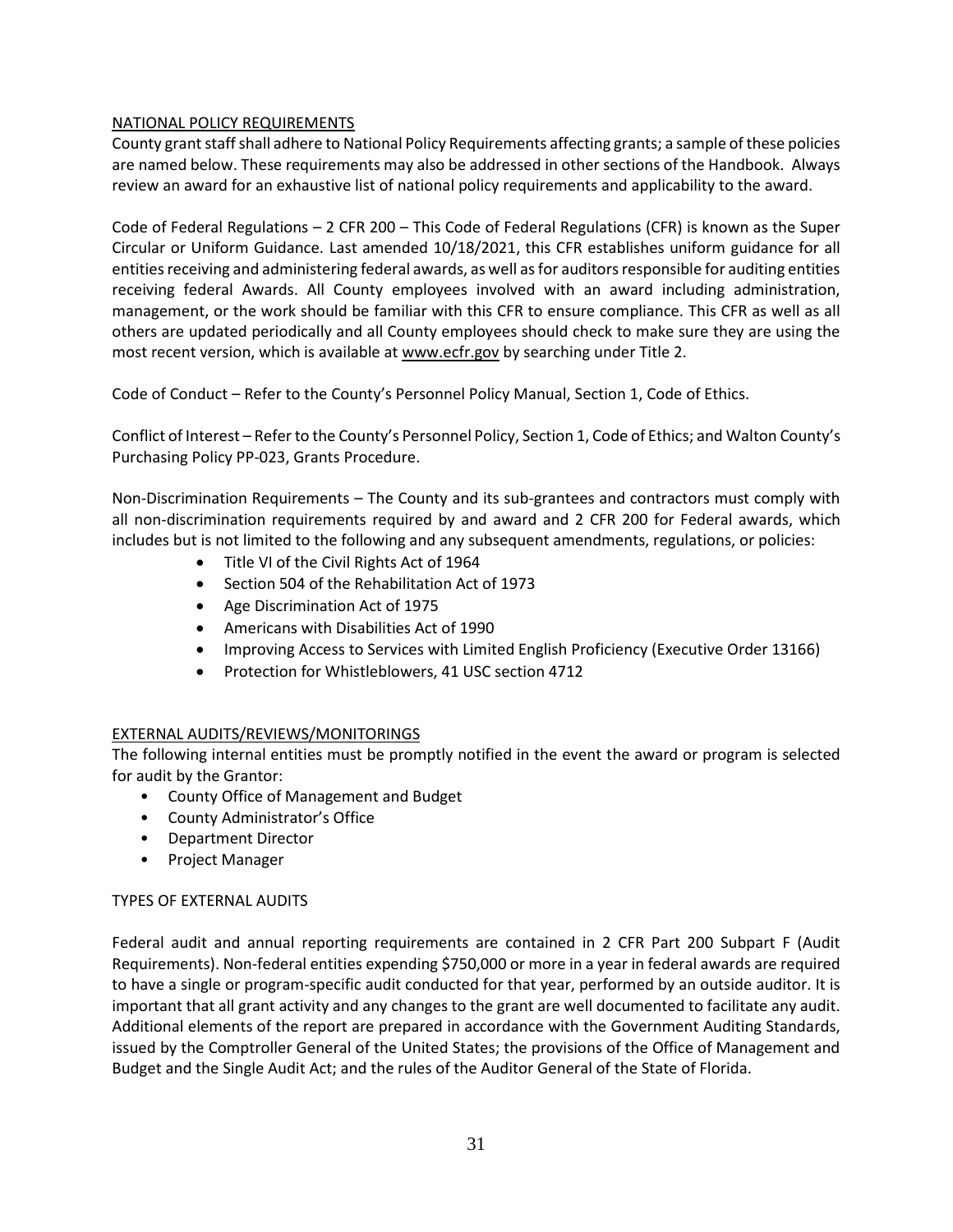## Florida Single Audit Act

The Florida Single Audit Act establishes uniform audit requirements for state financial assistance, and follows the same cost principles and requirements established in the Federal Single Audit Act.

# Granting Agency or Pass-Through Agency Audits

Each grantor and/or pass-through agency may have different terms they use when conducting reviews of programs they fund. However, no matter the term used, the agency is reviewing documentation that substantiates whether the County is in compliance with the terms and agreements associated with the specific grant or subaward. These reviews are usually more programmatic in nature although the associated fiscal monitoring can be more detailed. The fiscal monitoring is usually more specific than the single audit in that the reviewing agency requests a number of individual client files and all related programmatic and fiscal documentation to determine allowable services as well as costs.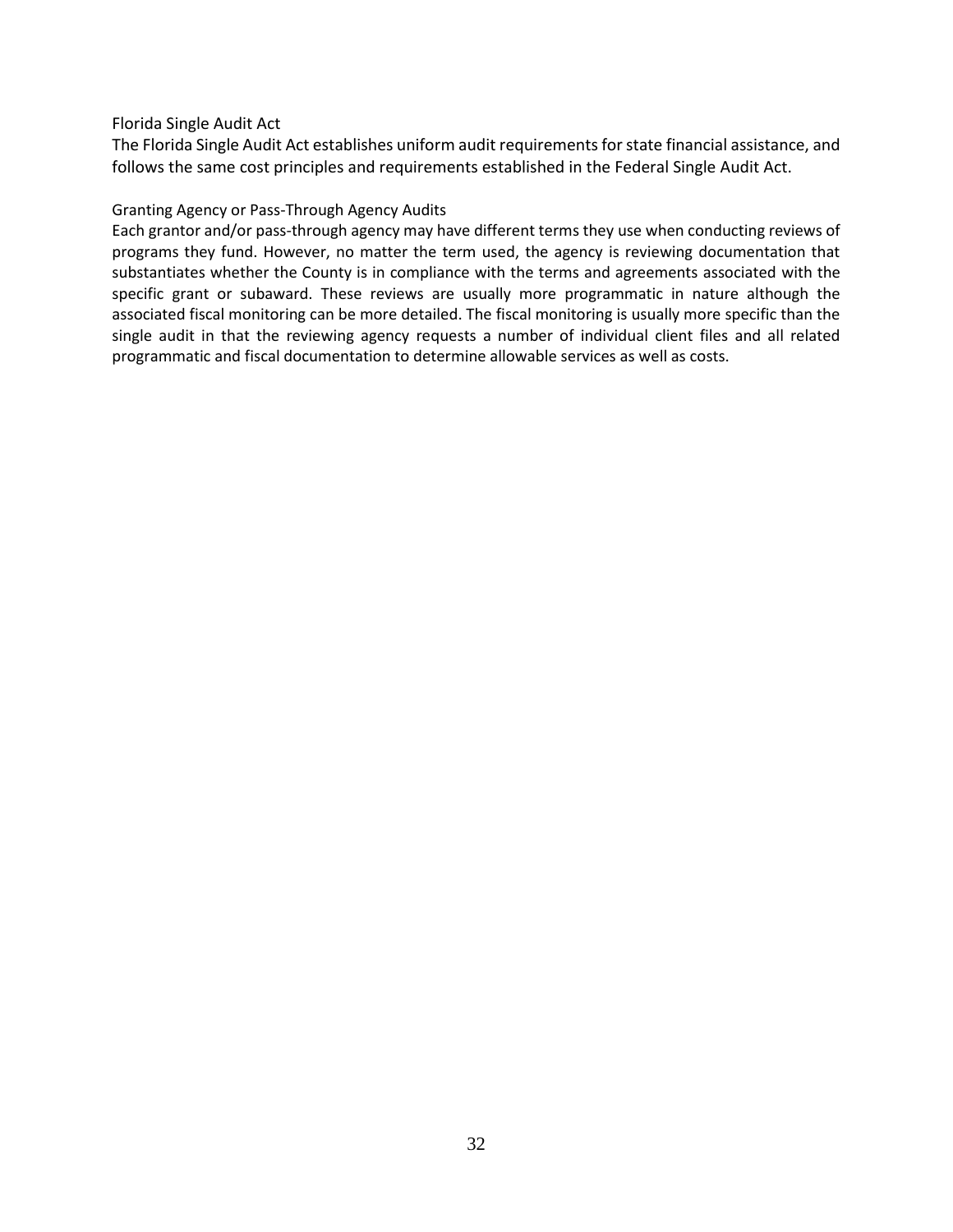#### **GLOSSARY**

Accounts Receivable: Accounts receivable is costs that are billed to the Grantor agency for which the County has not yet received payment.

Allowable/Eligible Cost: An allowable or eligible cost is an expense that can be charged directly to the Grantor agreement and is not specifically excluded by government regulations or by the grant agreement.

Application/Offer: An application or offer is a formal request of agency approval for funding of cost objectives based upon the County's project accomplishments.

Authorized Organizational Representative (AOR): For Walton County, this person is the Chair of the Board of County Commissioners. The Authorized Organization Representative (AOR) submits grant applications to Grants.gov on behalf of the County. The AOR, with majority approval of the BCC, has the authority to sign grant applications and the required certifications and/or assurances that are necessary to fulfill the requirements of the application process.

Budget: A budget is a Project Manager's financial plan that lists the type of expenditures and the dollar amounts required to carry out project objectives.

Budget Period: A budget period is an interval of time in which the project is divided for budgetary purposes.

Carryover: A carryover is the remaining budget balance available from a project that may be continued into subsequent budget periods of the next fiscal year or budget period. Carryovers are not always automatic or allowed by all funding agencies.

CAS: Cost Accounting Standards, designed to achieve uniformity and consistency in the measurement, assignment, and allocation of costs to government contracts.

CFDA: Catalog of Federal Domestic Assistance, a database of all federal programs available to state and local governments.

CFR: Code of Federal Regulations

CFSA: Catalog of State Financial Assistance, a database of state projects that provide financial assistance to non-state entities.

Cost Overruns: Cost overruns are allowable costs incurred in excess of funding by the Granting agency and required match by the County.

Cost Share: a.k.a. matching; those funds or services committed to a project and provided by the County or a third-party entity.

COTR: Contracting Officer's Technical Representative, an employee of the Grantor responsible for managing the technical aspects of the grant.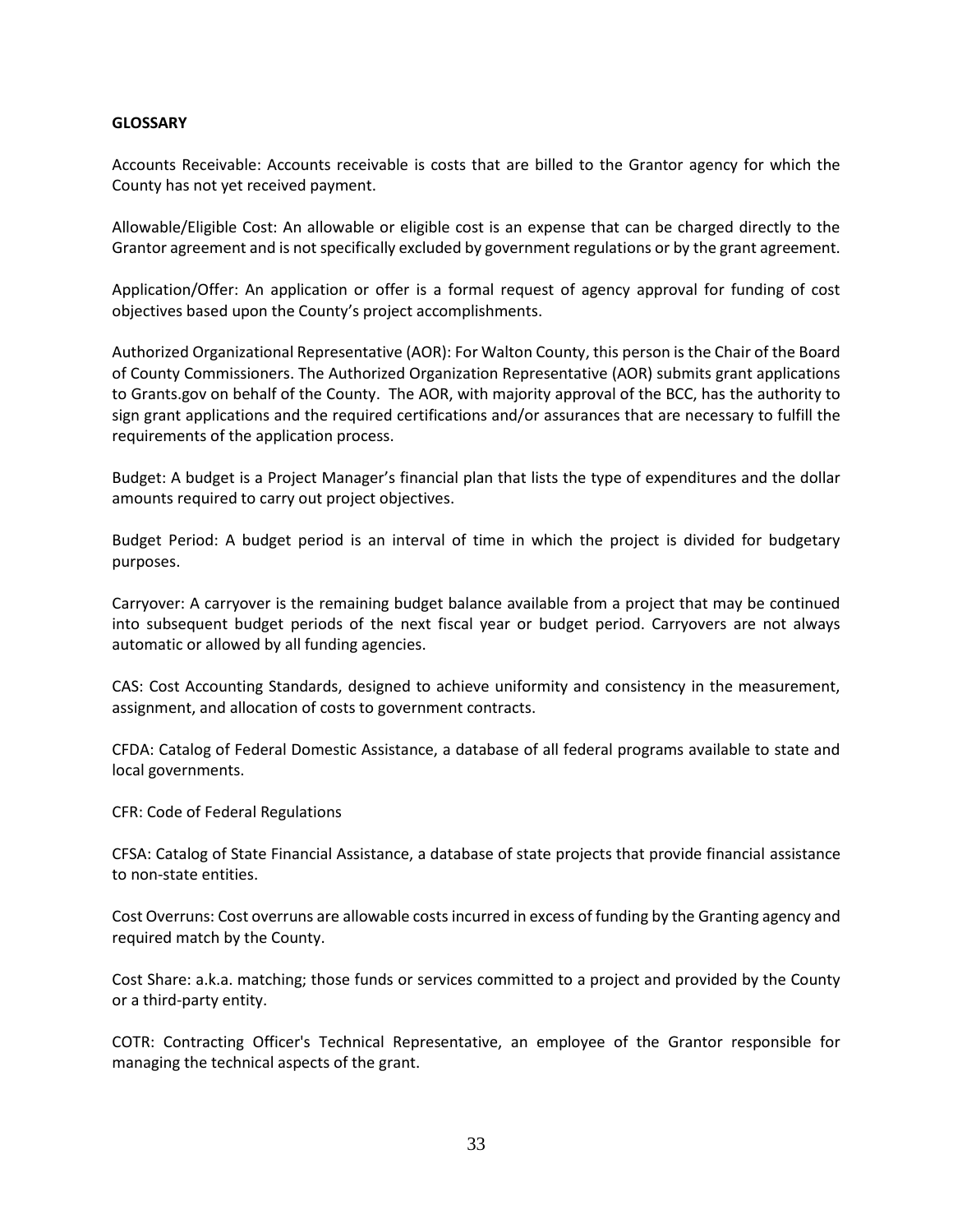Deliverables: Agreed upon tasks that are completed and submitted within a scheduled time frame. A written report is typically required to accompany each deliverable.

Disallowed/Ineligible Costs: Disallowed or Ineligible costs or Ineligible costs are costs that are not reimbursable by the Granting agency.

E-Business Point of Contact (POC) – Grants.gov: The E-Business POC is the single person responsible for the administration and management of grant activities in his/her organization. In concert with management, E-Business POCs provide organizational staff the ability to submit grant applications through Grants.gov (i.e., authorizes AOR).

Electronic Grants: The administration of a grant using the electronic media which may not result in official hard-copy documents.

Encumbrances/Obligations: Encumbrances and obligations are the amount of items ordered, services rendered, contracts awarded, or similar transactions that are outstanding or unpaid at the end of the accounting period.

Equipment: Equipment is non-expendable items such as furniture, instruments, or repairable machines with a useful life of more than one (1) year, with a single unit cost in excess of \$1,000.

Federal Pass-Through: An award that comes from a state or non-federal source, but the prime source of funding originally came from a federal source.

Fiscal Year: Walton County's fiscal year is October 1 -September 30.

Florida Single Audit Act: The purpose of the act is to establish uniform state audit requirements for state financial assistance provided by state agencies to nonstate entities.

Fully Executed Agreement: Fully executed agreement is an agreement that is signed by all parties involved.

Grantor/Granting Agency: Granting agency is the external organization funding a particular project.

Grants/Award: A grant agreement shall be used as the legal instrument whenever its principal purpose is the transfer of money, property, services, or anything of value to the state, local government or other recipient in order to accomplish a public purpose of support or stimulation authorized by federal statute.

Grants Officer: a.k.a. Contracting Officer, the employee of the Grantor who is responsible for administering the financial aspects of the grant.

Matching/Cost Sharing: Matching or cost sharing is defined as the sharing of costs of a Grantor agreement by the County. Matching is typically done on grants and not contracts. Matching or cost sharing can be inkind, cash, or a combination of both.

OMB: Federal Office of Management and Budget; issues Circulars that are instructions or information issued by OMB to federal agencies, which are then passed down to grant recipients.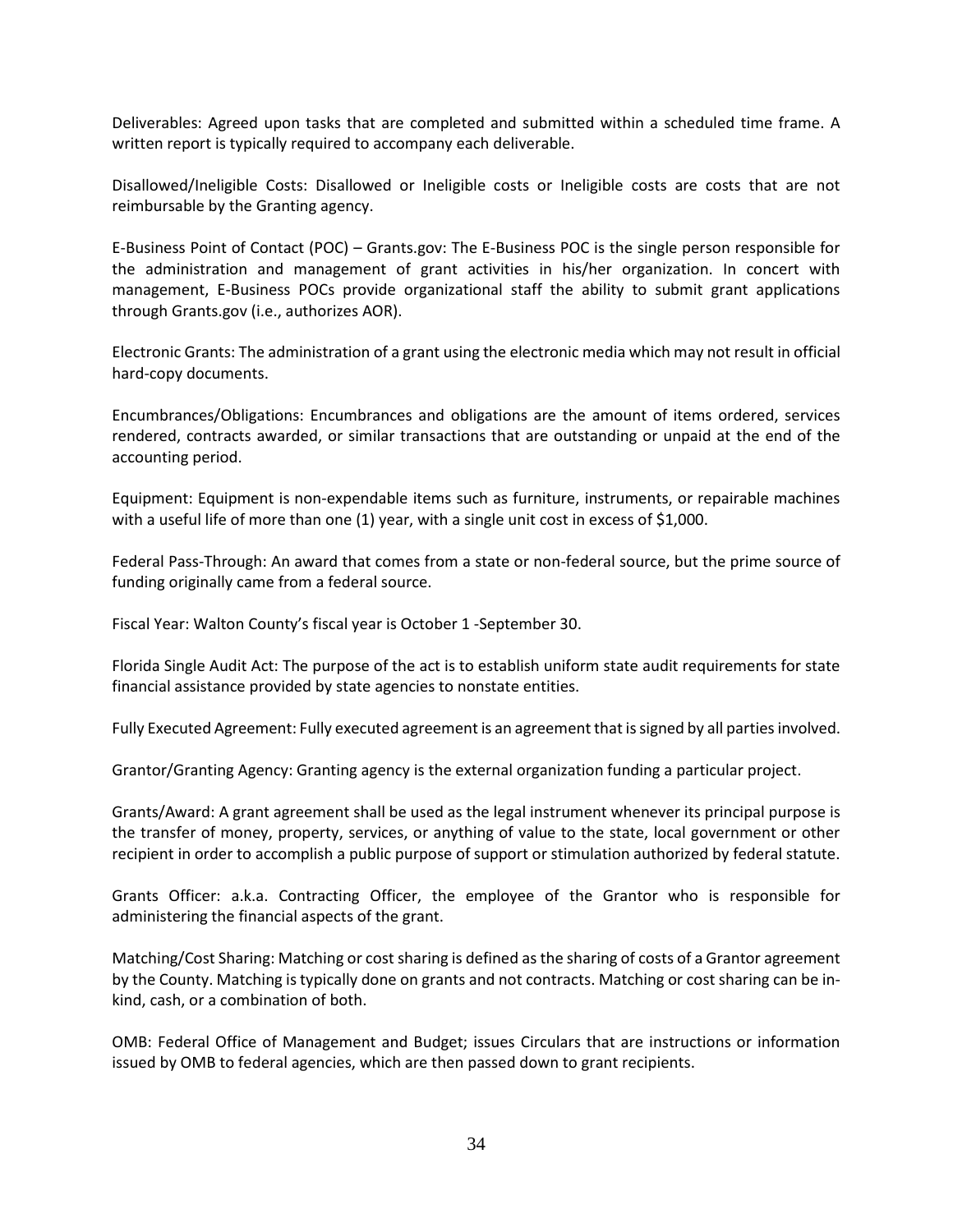Office of Management and Budget Circulars: OMB 2 CFR Part 200– Establishes principles and standards for determining costs for federal awards carried out through grants, cost reimbursement contracts, and other agreements with State and local governments and federally-recognized Indian tribal governments.

Original Budget: First budget approved by the funding agency.

Period of Performance: Period of time in which the project performance and related costs are incurred. The start date is the first day that activity and reimbursement of costs begin. Likewise, the end date is the last day that activity and related costs can be incurred.

Point of Contact: An individual who is designated as the person responsible for coordinating communication among the various parties associated with grants, i.e. granting agencies, auditors, program managers, third parties, subrecipients, and other interested parties.

Procurement Contract: A contract used when the principle purpose of the transaction is the acquisition of property or services for the direct benefit or use of the awarding entity.

Program Income: Program income means gross income received by the recipient or a subrecipient directly generated from the use of CDBG funds, except as provided in paragraph (a)(4) of this section.

Project Manager: The County employee who has direct responsibility for carrying out the requirements of a Grant project and for producing the final technical report and for providing the required deliverables if applicable.

Project Award: The project award is the approval and funding of a project as detailed in the official award document that specifies the amount of funding, project period, and any special requirements or restrictions.

State Pass-Through: An award that comes from a non-federal, non-state source, but the prime source of funding originally came from a State of Florida source.

Supplies: Supplies are expendable items that are consumed or otherwise deteriorated in less than two years and having a purchase price of less than \$ 1,000.

Subcontracts: A subcontract is a contract that assigns some of the obligations of a contract to another party. The terms of the obligations are outlined in the same manner as described under contracts.

Subrecipient: A subrecipient is an organization that receives federal or state financial assistance to carry out a program from a primary recipient or another subrecipient. Such an organization is therefore subject to certain federal and/or audit requirements.

Third-Party Administrator: This is an individual or firm hired by the County to handle the Project Manager's functions associated with a particular grant. The responsibilities and duties are identical to those of a County employee in the capacity as a Project Manager.

Total Project Cost: The cost of a grant project is comprised of allowable direct costs of the program, plus its portion of allowable indirect costs, less applicable credits. This includes both the Grantor's share and the County's share if applicable.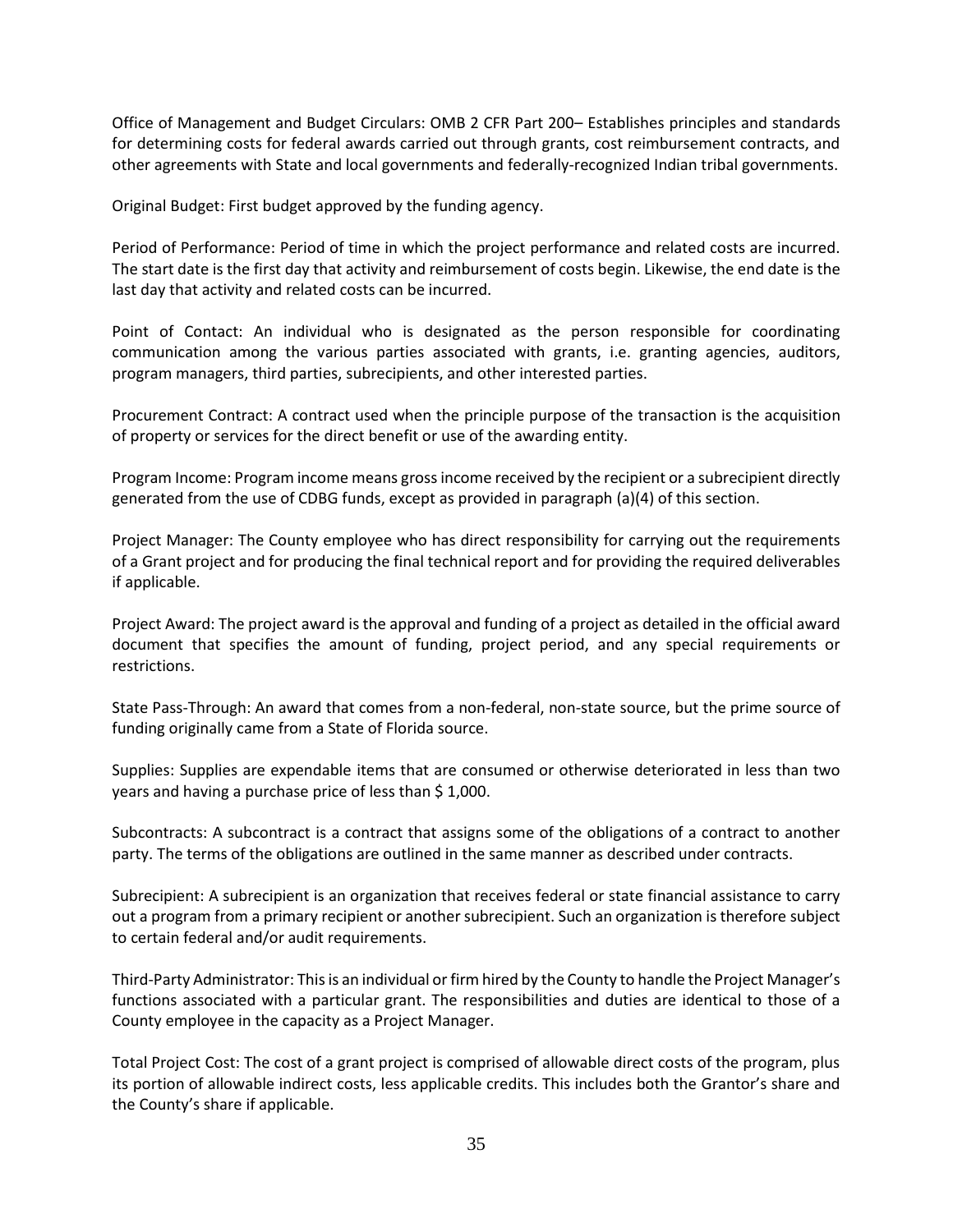# Types of Grants:

• Block Grants – a broad intergovernmental transfer of funds or other assets by the U.S. Congress to state or local governments for specific activities such as secondary education or health services, but with few restrictions attached. Block grants are distributed according to legal formulas defining broad functional areas such as health, income security, education, or transportation. They are used for a variety of activities, largely at the recipient's discretion.

• Competitive (Discretionary) Grants – an award of financial assistance in the form of money, or property in lieu of money, by the federal Government to an eligible grantee, usually made based on a competitive review process.

• Continuation Grant – a continuation grant provides additional funding for budget periods subsequent to the initial budget period. Also referred to as a Renewal Grant.

• Conditional Grant – a conditional grant involves one grant maker seeking the involvement of others by making their grant (only a part of the total costs of a project) conditional upon the remainder of the cost being funded from another source.

• Cooperative Agreements and Contracts – a type of grant assistance awarded by a federal agency when it anticipates having substantial involvement with the grantee during the performance of a funded project.

• Corporate Grants – a grant made by a corporate foundation.

• Cost Reimbursable Grant – a cost reimbursable grant provides for payment to the County based on the County's actual cost experience in performing and completing the grant.

• Earmark – refers to a provision in legislation requiring that a portion of a certain source of revenue be designated for specific projects usually at the request of a legislator.

• Federal Grants – a grant made by the Federal Government.

• Formula Grants – a grant that the federal agency is directed by Congress to make to grantees, for which the amount is established by a formula based on certain criteria that are written into the legislation and program regulations; this funding is directly awarded and administered in the federal agency's program offices.

• Foundation Grants – a grant made by a philanthropic foundation.

• Pass-through – grant funds received from one Grantor, but passed through another Grantor or funding source.

• Reimbursement Programs – a type of funding program under which the grantee is reimbursed for qualifying expenditures already incurred, as specified in the terms of the grant agreement.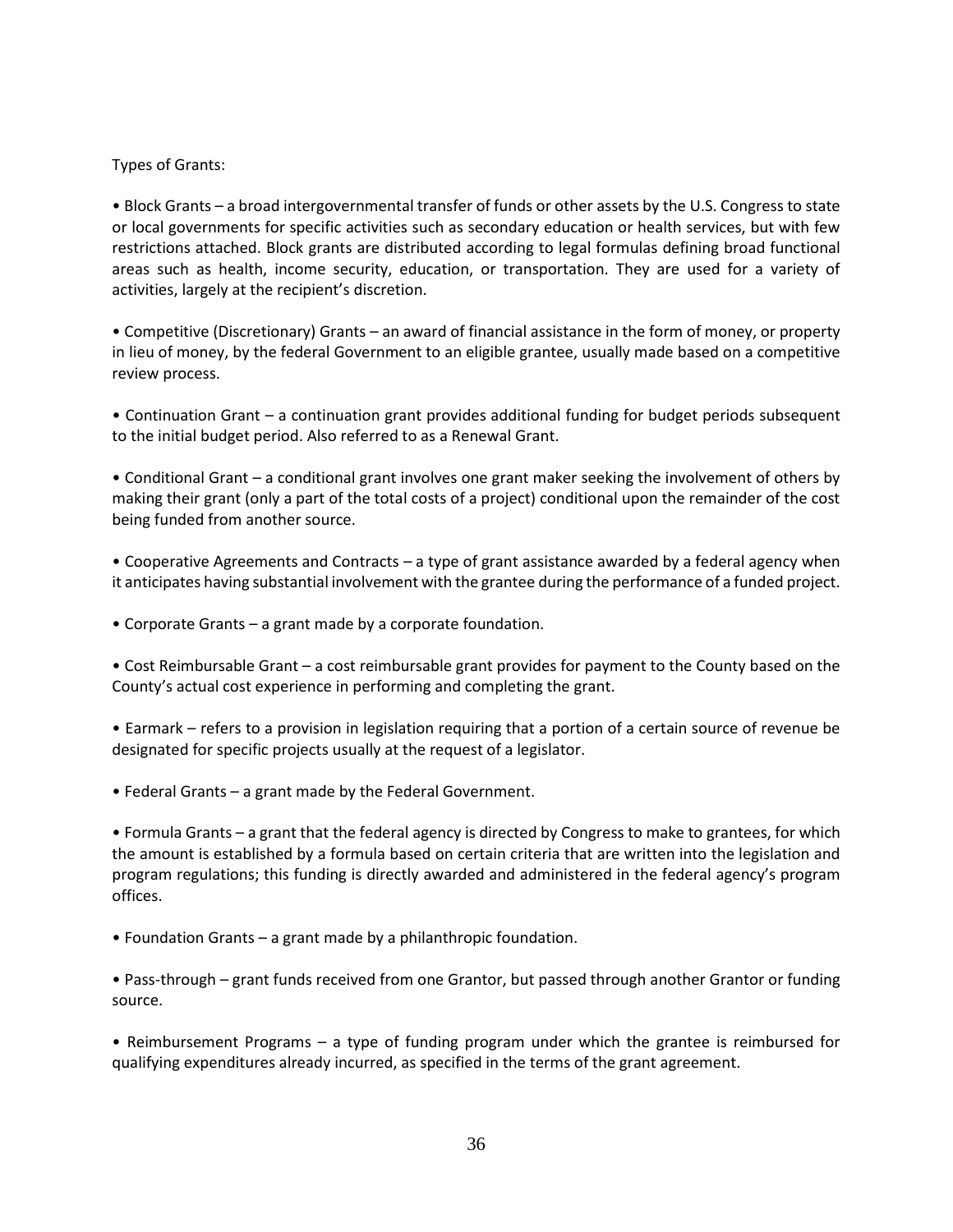• Renewal Grant – a renewal grant provides additional funding for budget periods subsequent to the initial budget period. (Also referred to as a Continuation Grant.)

Unallowable Cost: Unallowable costs are costs that cannot be charged directly or indirectly to a grant.

**USEFUL MANAGEMENT LINKS**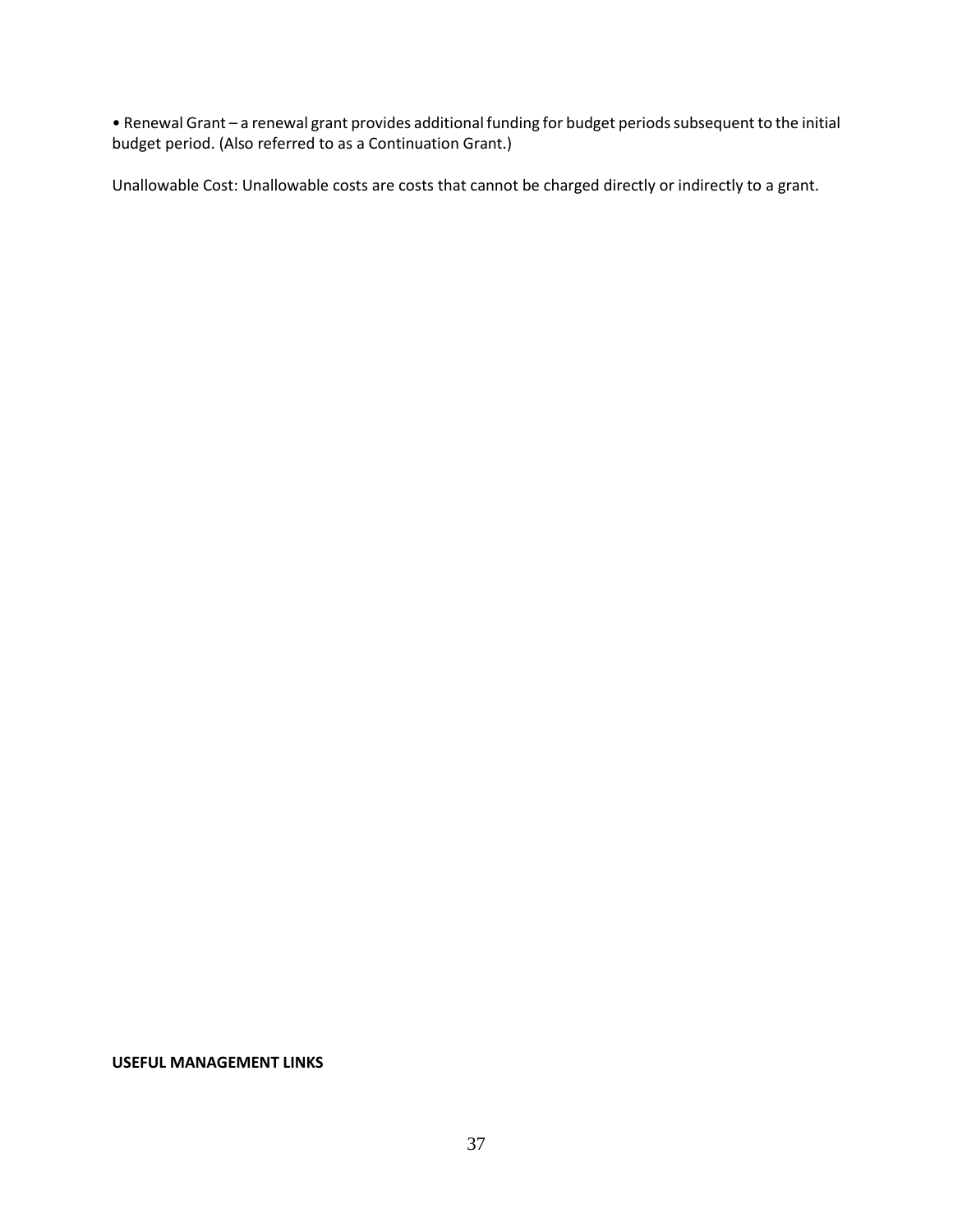Debarred and Suspended Contractors - Federal Excluded Parties List System http://www.epls.gov/ General Services Administration (GSA) website for the purpose of disseminating information on parties that are excluded from receiving federal contracts, certain subcontracts, and certain federal financial and non-financial assistance and benefits, pursuant to the provisions of 31 U.S.C. 6101, note, E.O. 12549, E.O. 12689, 48 CFR 9.404, and each U.S. agency's codification of the Common Rule for Non-procurement suspension and debarment.

Federal Government Contracting Regulations http://acquisition.gov Home to federal acquisition regulations (FARS) and other federal contracting opportunities and regulations.

Florida Department of Financial Services https://apps.fldfs.com/fsaa/

This site leads you to the FDFS site for information on the Florida Single Audit Act and other important state grant related sites.

Florida Department of Management Services – Convicted Vendor List

http://dms.myflorida.com/business\_operations/state\_purchasing/vendor\_information/convicted suspended discriminatory\_complaints\_vendor\_lists/convicted\_vendor\_list

This site provides a list of the names and addresses of vendors who have been disqualified from participating in the public contracting process under Section 287.133(3) (d), Florida Statutes.

Grants.gov http://www.grants.gov Grants.gov is the source to find and apply for federal government grants. Grants.gov is a central storehouse for information on over 1,000 grant programs and access to approximately \$400 billion in annual awards from the 26 federal agencies.

## MyFlorida.com http://www.myflorida.com/

My Florida is the state of Florida portal for all state related matters. This link conducts a search for Florida state grants of any kind.

National Contract Management Association http://www.ncmahq.org/

NCMA exists to enable the workforce to grow professionally, assess individual and organizational competency against professional standards, establish values, develop best practices, and provide access to skilled individuals, enabling enterprises to improve their buyer-seller relationships.

National Grants Management Association http://www.ngma.org

NGMA connects professionals in the grants field to improve and unify the federal grants delivery process by bringing together the professionals involved in this process so that they may learn from each other.

The National Grants Partnership (NGP) http://www.thengp.org/index.html

The National Grants Partnership was established in 2004 to bring together government and nongovernment individuals with an interest in improving the grants process in the United States. The NGP provides to stakeholders a forum for discussion and research on grants administration issues.

Office of Management and Budget http://www.whitehouse.gov/omb/grants/grants\_circulars.html The Office of Management and Budget (OMB) leads development of government-wide policy to assure that grants are managed properly and that federal dollars are spent in accordance with applicable laws and regulations. Their site contains links to OMB Circulars, grant forms, important policy documents and other useful grant links. Municipal grants are governed by OMB 2 CFR Part 200.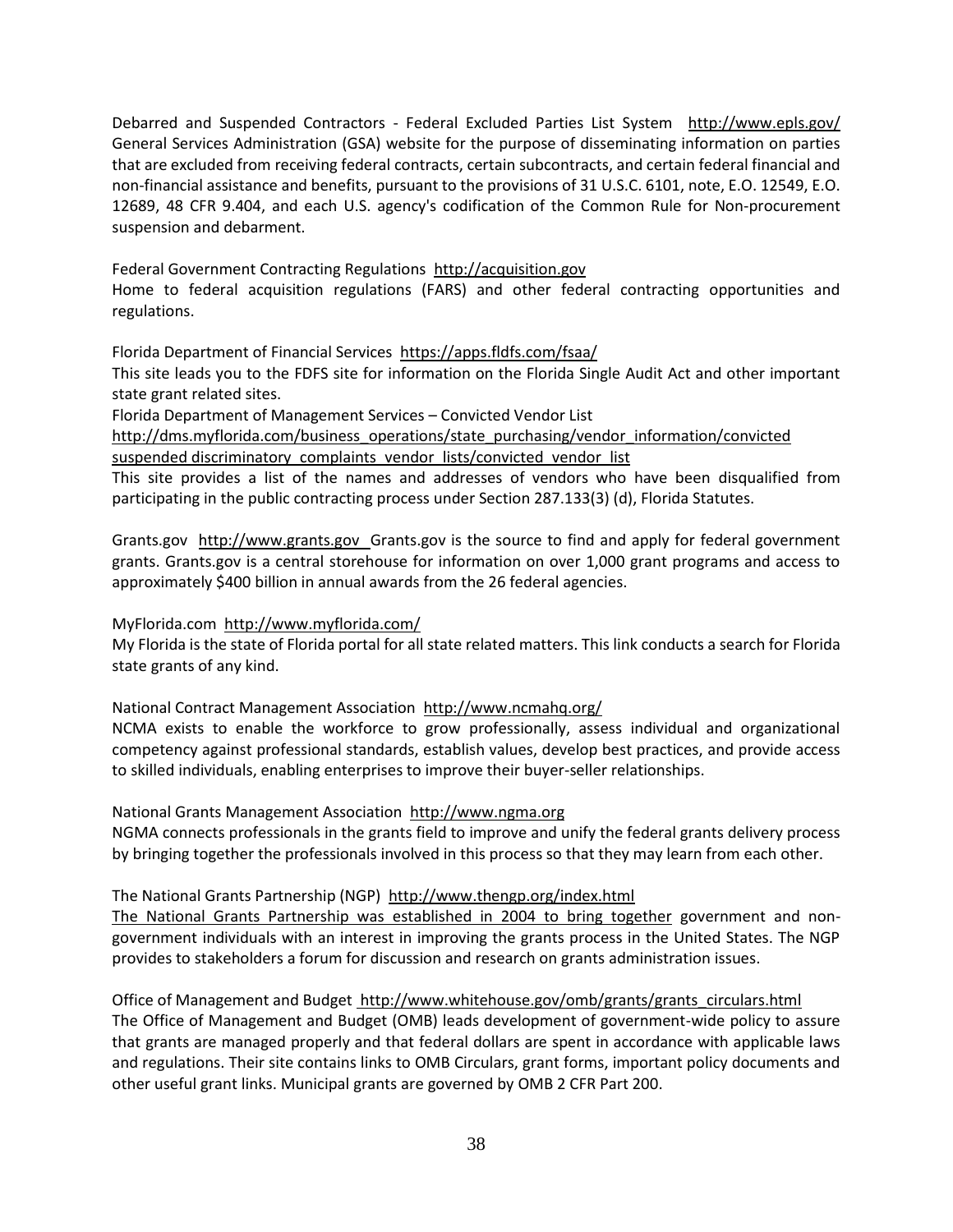#### USA.gov http://www.usa.gov

USA.gov provides the public with easy, one-stop access to all online U.S. federal Government resources.

#### US Dept of Labor: Davis-Bacon Act http://www.dol.gov/compliance/guide/dbra.htm

Federal Act that regulates the rate of wages for laborers and mechanics employed by contractors and subcontractors for construction, alteration, and/or repair, including painting and decorating, of public buildings or public works within the geographical limits of the States. The Act requires that laborers on federally funded construction projects more than \$2000 shall be paid the minimum wage determined by the Secretary of Labor to be prevailing for laborers employed on projects of a similar nature in the County, town, village, or other civil subdivision of the State in which the work is to be performed.

## GRANT WRITING TIPS AND GUIDANCE LINKS Federal Grant Proposal Guidance and Assistance

EPA Grant Writing Tutorial http://www.purdue.edu/dp/envirosoft/grants/src/msieopen.htm A grant writing/proposal preparation site from the US Environmental Protection Agency in conjunction with Purdue University. Site offers great examples of proposal sections.

Grants.gov Applicant Resources http://www.grants.gov/applicants/app\_help\_reso.jsp Tools and sample documents for better grant writing and proposal preparation.

Guide to Proposal Writing from the National Science Foundation http://www.nsf.gov/pubs/1998/nsf9891/nsf9891.htm

US Catalog of Federal Domestic Assistance Grant Writing Tutorial http://12.46.245.173/pls/portal30/CATALOG.GRANT\_PROPOSAL\_DYN.show An excellent site for basic proposal preparation and grant writing from the members of the US Catalog of Domestic Assistance, a database of all federal programs available to state and local governments.

Nonprofit Grant Proposal Guidance and Assistance http://www.grantproposal.com/ This site is devoted to providing free resources for both advanced grant writing consultants and inexperienced nonprofit staff.

Grant Proposal Writing Tips from Corp for Public Broadcasting http://www.cpb.org/grants/grantwriting.html

The Corp for Public Broadcasting awards hundreds of grants annually. These tips are gleaned from the many proposals submitted to the organization.

Proposal Writing Short Course from the Foundation Center http://foundationcenter.org/getstarted/tutorials/shortcourse/index.html Excellent general knowledge on the grant writing process, and how to improve grant narratives.

Proposal Budgeting Basics from the Foundation Center http://foundationcenter.org/getstarted/tutorials/prop\_budgt/index.html This site goes hand-in-hand with the Foundation Center's Proposal Writing Short Course.